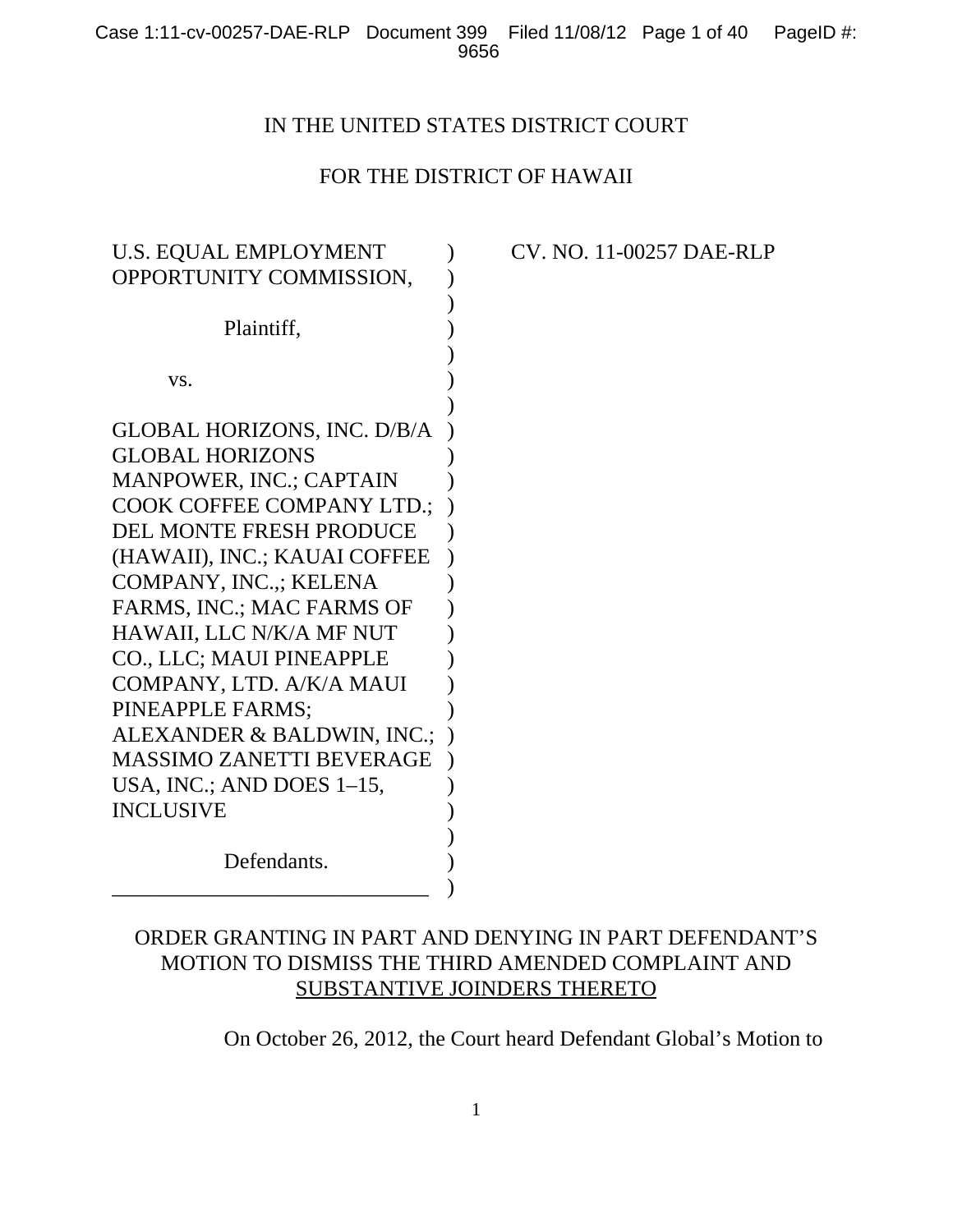Dismiss and the Substantive Joinders thereto. Sue J. Noh, Esq., appeared on behalf of Equal Employment Opportunity Commission ("Plaintiff" or "EEOC"); Javier Lopez-Perez, Esq., appeared on behalf of Defendant Global Horizons, Inc. ("Global"); David W.H. Chee, Esq., appeared on behalf of Defendant Del Monte Fresh Produce (Hawaii), Inc. ("Del Monte"); Jennifer C. T. Woo, Esq., appeared on behalf of Defendant Kelena Farms, Inc. ("Kelena Farms"); Barbara A. Petrus, Esq., and Anne T. Horiuchi, Esq., appeared on behalf of Defendant Mac Farms of Hawaii, LLC ("Mac Farms"); and Christopher S. Yeh, Esq., appeared on behalf of Maui Pineapple Company, Ltd. ("Maui Pineapple"). Additionally, Kristin R. Culbertson, Esq., made a special appearance by telephone on behalf of Defendant Del Monte and Laura J. Maechtlen, Esq., made a special appearance by telephone on behalf of Defendants Kauai Coffee Company, Inc. ("Kauai Coffee"), Alexander & Baldwin, Inc. ("A&B"), and Massimo Zanetti Beverage USA, Inc. ("MZB"). After reviewing the Motion, the Substantive Joinders, and the supporting and opposing memoranda, the Court **GRANTS IN PART** and **DENIES IN PART** Global's Motion to Dismiss and the Substantive Joinders thereto.

#### BACKGROUND

### I. Factual Allegations

On April 19, 2011, EEOC filed the instant action for recovery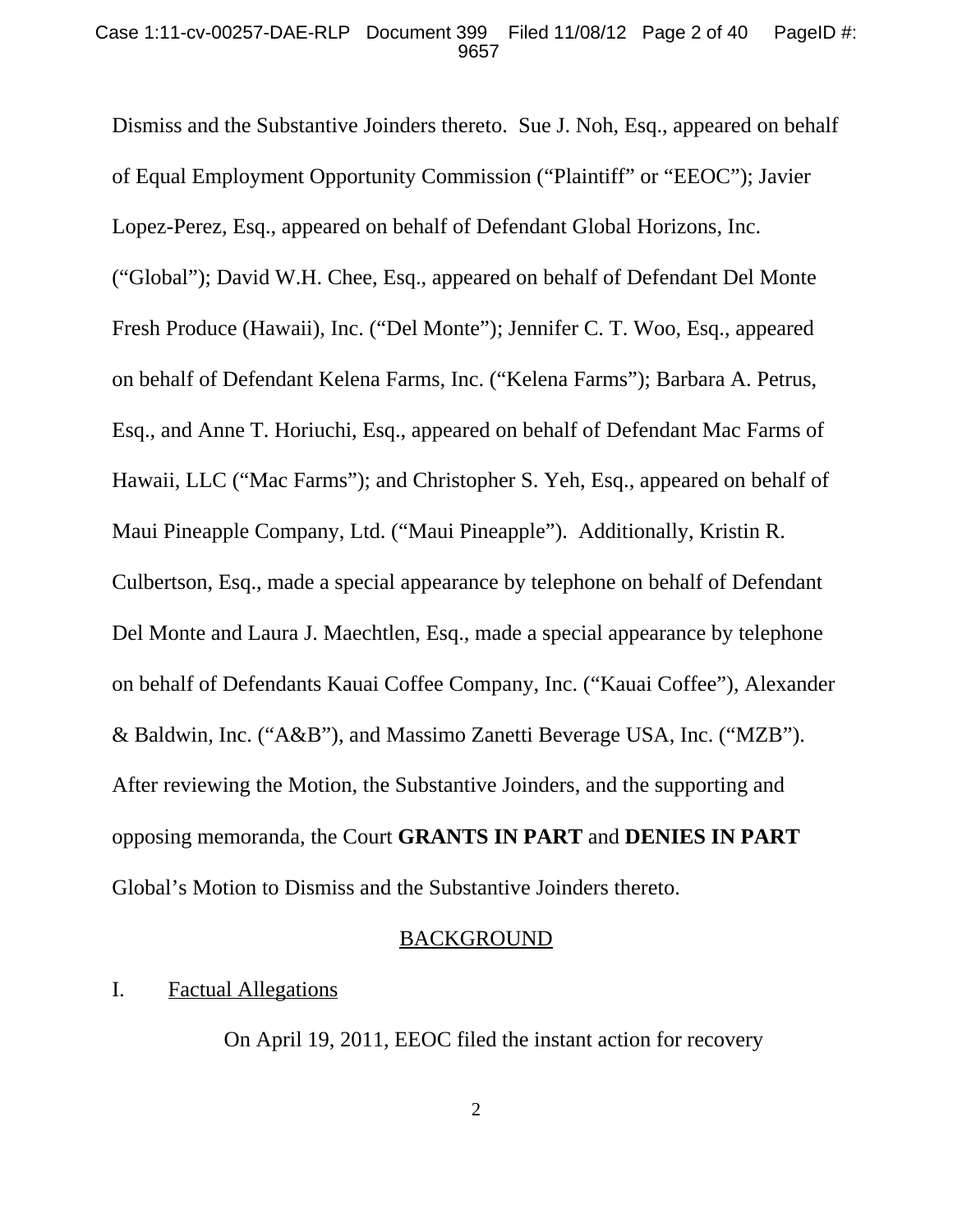pursuant to Title VII of the Civil Rights Act of 1964 and Title 1 of the Civil Rights Act of 1991 to correct allegedly unlawful employment practices on the basis of national origin, race, and retaliation. Plaintiff claims that Defendants engaged in discrimination and a pattern or practice of discrimination when they subjected Marut Kongpia, Nookrai Matwiset, Jakarin Phookhiew, Mongkol Bootpasa, Janporn Suradanai, Suthat Promnonsri, Itthi Oa-Sot, and a class of similarly situated Thai and other Asian individuals (collectively, "Claimants") to harassment, disparate treatment, retaliation, and constructive discharge on the basis of the Claimants' national origin and race. (See "TAC," Doc. # 263.)

The Third Amended Complaint ("TAC") alleges that Defendant Global recruited foreign nationals under the U.S. Department of Labor H2-A guest worker program to work at farms in the United States, including farms owned by Defendants Captain Cook, Del Monte, Kauai Coffee, Kelena Farms, Mac Farms, Maui Pineapple, and A&B (collectively, "Farm Defendants"). Plaintiff alleges that Global used recruiters in Thailand to recruit Thai workers, and required them to pay substantial recruitment fees to be employed by Global. (Id. ¶ 105.) Plaintiff further alleges that Global knew that the Claimants were impoverished and would have to borrow money, pledging family land as collateral, in order to pay the recruitment fees. (Id.) Global allegedly "harassed and intimidated the Claimants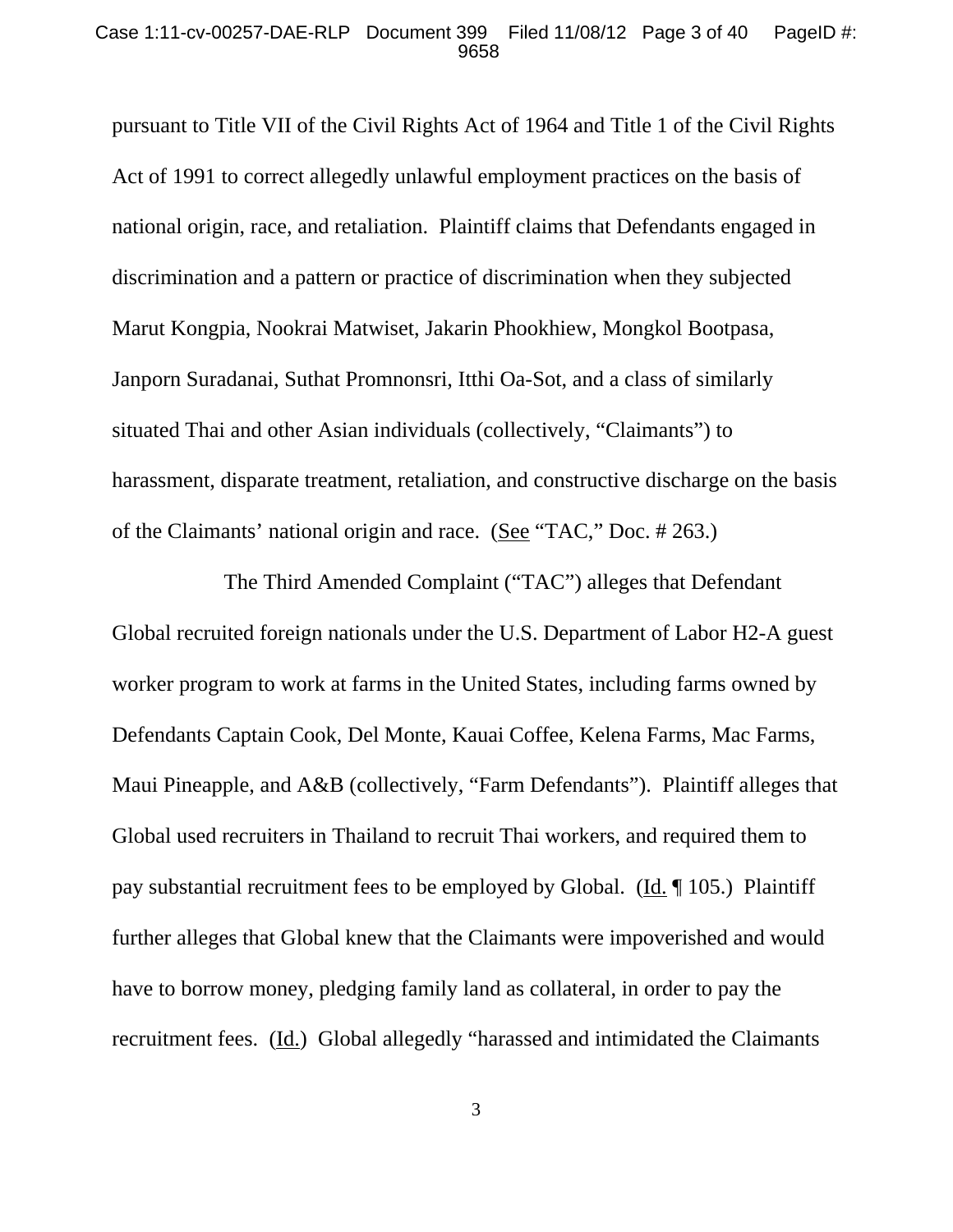on a regular basis" and "regularly threatened the Claimants with deportation, arrest, suspension, and/or physical violence." ( $\underline{Id}$ .  $\P\P$  108–109.) According to Plaintiff, Global "unlawfully confiscated the Claimants' identification documents" and "subjected the Claimants to uninhabitable housing; insufficient food and kitchen facilities; inadequate pay; significant gaps in work; visa and labor certification violations; suspension, deportation and/or physical violence." (Id. ¶ 111.) These "intolerable working conditions . . . resulted in constructive discharge." ( $\underline{Id}$ .  $\P$  114.) Plaintiff claims that these conditions created a hostile work environment and that the Claimants were subject to these conditions because of their national origin and race. (Id.  $\P$  625, 646.) Plaintiff also alleges that when Claimants complained of the unlawful employment practices, Global subjected them to "adverse employment actions including without limitation, discipline, transfers, denial of work, threats, harassment, denial of transportation and food, and a hostile work environment." ( $\underline{Id}$ ,  $\P$  678.) As a result of this alleged misconduct, Plaintiff claims that Global violated Sections 703(a) and 704(a) of Title VII, 42 U.S.C. §§ 2000e-2(a), 2000e-3. (Id. ¶¶ 625, 646, 663, 677.)

With respect to the Farm Defendants, Plaintiff alleges that each of them are joint employers with Global and jointly controlled the terms and conditions of employment of the Claimants. (Id.  $\P$  7–61.) Plaintiff further alleges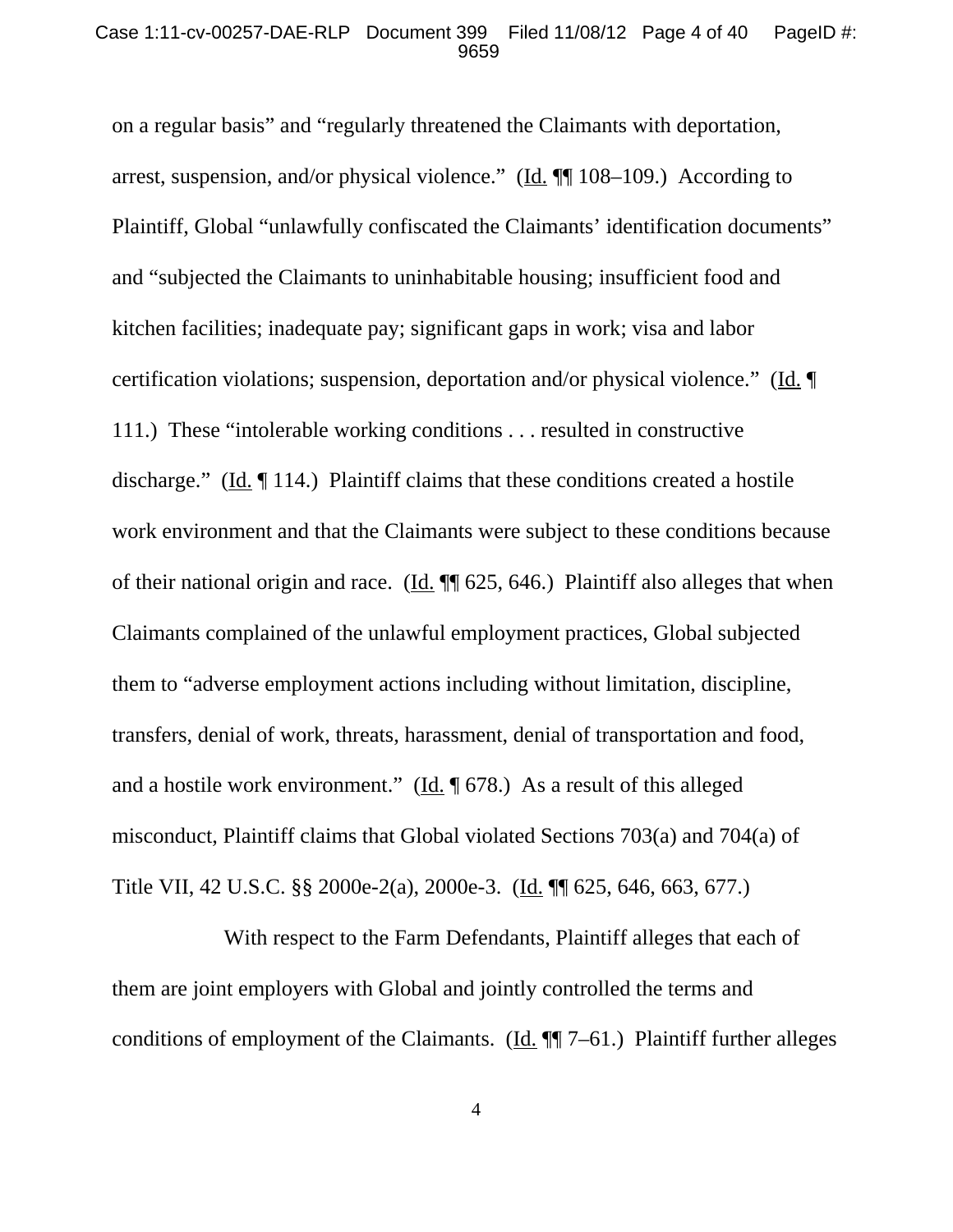that each of them knew or should have known about Global's alleged misconduct and/or engaged in their own discriminatory misconduct toward the Claimants. (Id. ¶¶ 7–61, 132–621.) Additionally, with respect to Defendant MZB, Plaintiff alleges that it is liable as a successor to  $A\&B$  and/or Kauai Coffee. (Id. 167.)

## II. Procedural History

On April 19, 2011, Plaintiff filed its initial Complaint. (Doc. # 1.) On July 15, 2011, Plaintiff filed its First Amended Complaint. (Doc. # 12.) Between July 19, 2011 and September 19, 2011, each Farm Defendant filed a Motion to Dismiss the First Amended Complaint. (Docs. ## 20, 22, 29, 39, 46, 48.) On October 21, 2011, the EEOC filed a Motion to Stay this action pending the conclusion of the criminal proceedings involving employees of Defendant Global. (Doc. # 109.) The Motion to Stay was opposed by the Farm Defendants. (Docs. ## 111, 112, 113–116.) On November 2, 2011, the Court issued an Order granting a stay with respect to Defendant Global and denying a stay with respect to the Farm Defendants. (Doc. # 124.) The Court also dismissed the First Amended Complaint Without Prejudice as to the Moving Defendants. (Doc. # 124.)

On December 16, 2011, Plaintiff filed a Second Amended Complaint ("SAC"). (Doc. # 128.) Defendants Captain Cook, Kauai Coffee, Maui Pineapple, Mac Farms, Del Monte, Kelena Farms, A&B, and MZB each filed a Motion to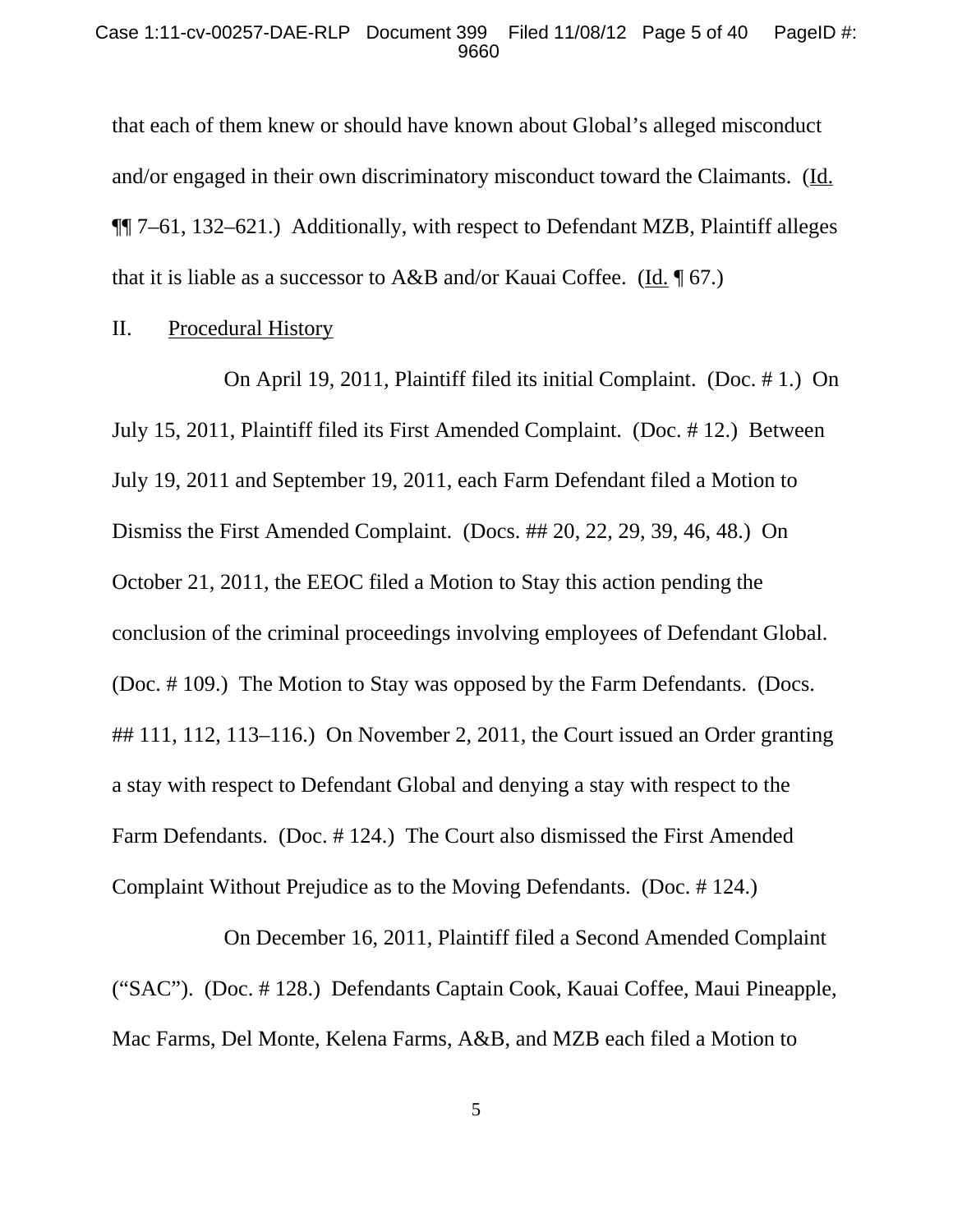#### Case 1:11-cv-00257-DAE-RLP Document 399 Filed 11/08/12 Page 6 of 40 PageID #: 9661

Dismiss the SAC. (Docs. ## 138, 141, 145, 146, 152, 153, 154, 155.) On March 16, 2012, after full briefing and a hearing, the Court issued an Order: (1) granting the motions to dismiss as to all of the claims against Defendant A&B and the retaliation claims against Defendants Mac Farms, Kelena Farms, Del Monte, Maui Pineapple, Kauai Coffee, A&B, and MZB, (2) denying the motions to dismiss as to the balance of Plaintiff's claims, and (3) granting Plaintiff leave to amend.

On March 30, 2012, Del Monte and Kelena Farms each filed a Motion for Reconsideration of this Court's March 16, 2012 Order. (Docs. ## 238, 239.) Defendants Mac Farms, Captain Cook, and Maui Pineapple subsequently filed Substantive Joinders in Del Monte's Motion for Reconsideration. (Docs. ## 242, 243, 245.) On April 12, 2012, Plaintiff filed an Opposition to both Motions for Reconsideration and each of the three Substantive Joinders. (Docs. ## 247–251.) On April 26, 2012, Del Monte and Kelena Farms filed a Reply in further support of their respective Motions. (Docs. ## 257, 260.) That same day, Mac Farms and Captain Cook each filed a Reply in further support of their respective Joinders. (Docs. ## 258, 259.) On May 31, 2012, the Court issued an Order: (1) denying Del Monte's Motion for Reconsideration and the Substantive Joinders thereto, (2) granting in part and denying in part Kelena Farms' Motion for Reconsideration, and (3) dismissing without prejudice the Plaintiff's constructive discharge claim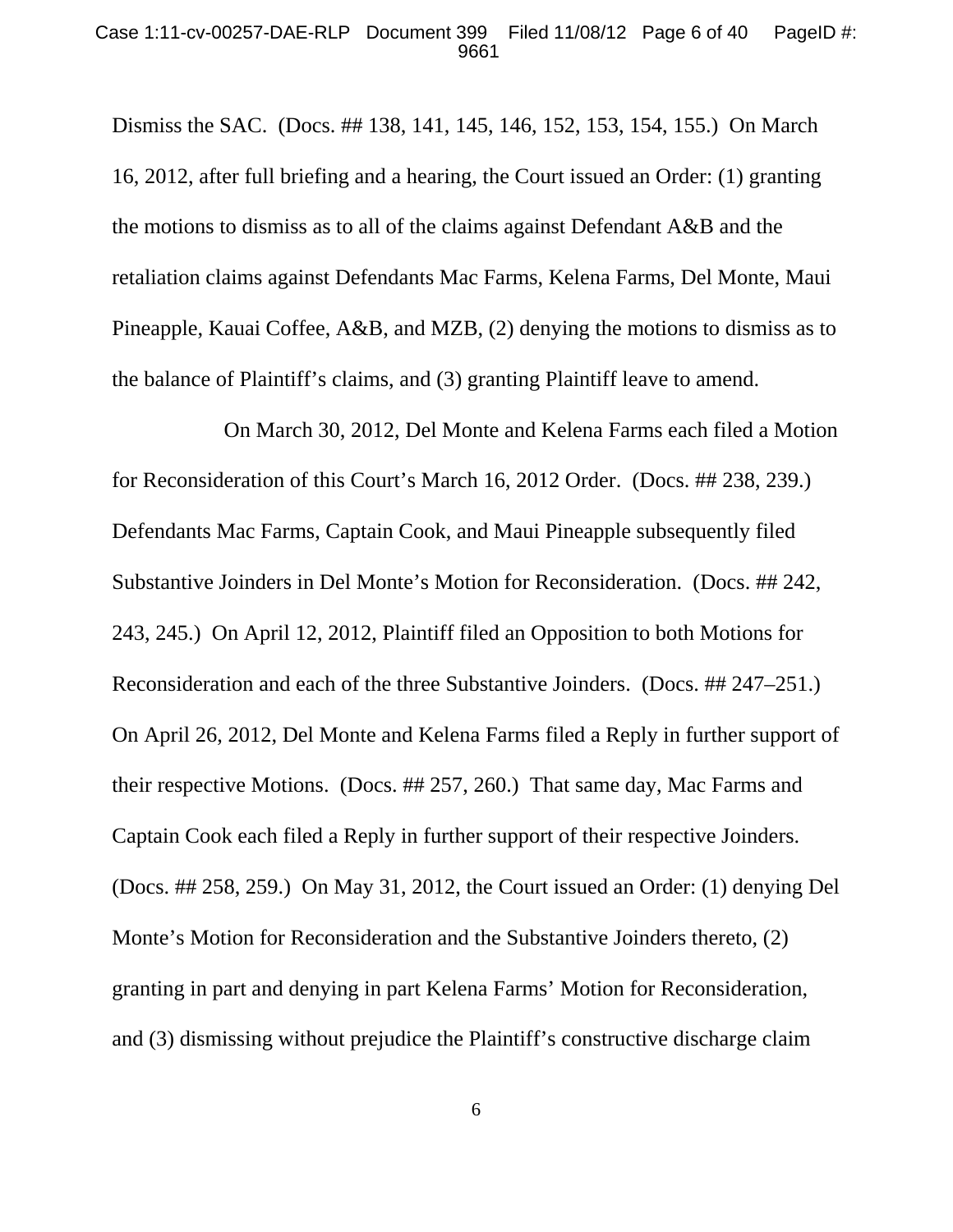against Kelena Farms. (Doc. # 261.)

On July 2, 2012, Plaintiff filed a Third Amended Complaint. On August 1, 2012, Defendants Kauai Coffee, A&B, MZB, Captain Cook, Mac Farms, Del Monte, Maui Pineapple, and Kelena Farms each filed a Motion to Dismiss the TAC. (Docs. ## 269, 272, 277, 285–289.) On August 8, 2012, Defendants Captain Cook, Maui Pineapple, and Kelena Farms filed Substantive Joinders in Kauai Coffee, A&B, and Mac Farms' Motions to Dismiss. (Docs. ## 296–298.) On August 27, 2012, Plaintiff filed an Opposition to each of the Defendants' Motions to Dismiss and to each of the three Substantive Joinders. (Docs. ## 314–324.) On August 31, 2012, each Moving Defendant filed a Reply in further support of their respective Motions (Docs. ## 355–357, 359, 361, 363, 364, 367), and Captain Cook, Kelena Farms, and Maui Pineapple each filed a Reply in further support of their respective Joinders (Docs. ## 362, 365, 366). On October 9, 2012, the Court issued an Order granting in part and denying in part Defendants' Motions to Dismiss and the Substantive Joinders thereto. (Doc. # 389.)

Defendant Global's first appearance in these proceedings occurred on July 31, 2012, when Global's counsel filed a Motion to appear Pro Hac Vice. (Doc. # 281.) On August 1, 2012, Defendant Global filed a Motion for Extension of Time to File a Responsive Pleading to the TAC. (Doc. # 291.) On August 20,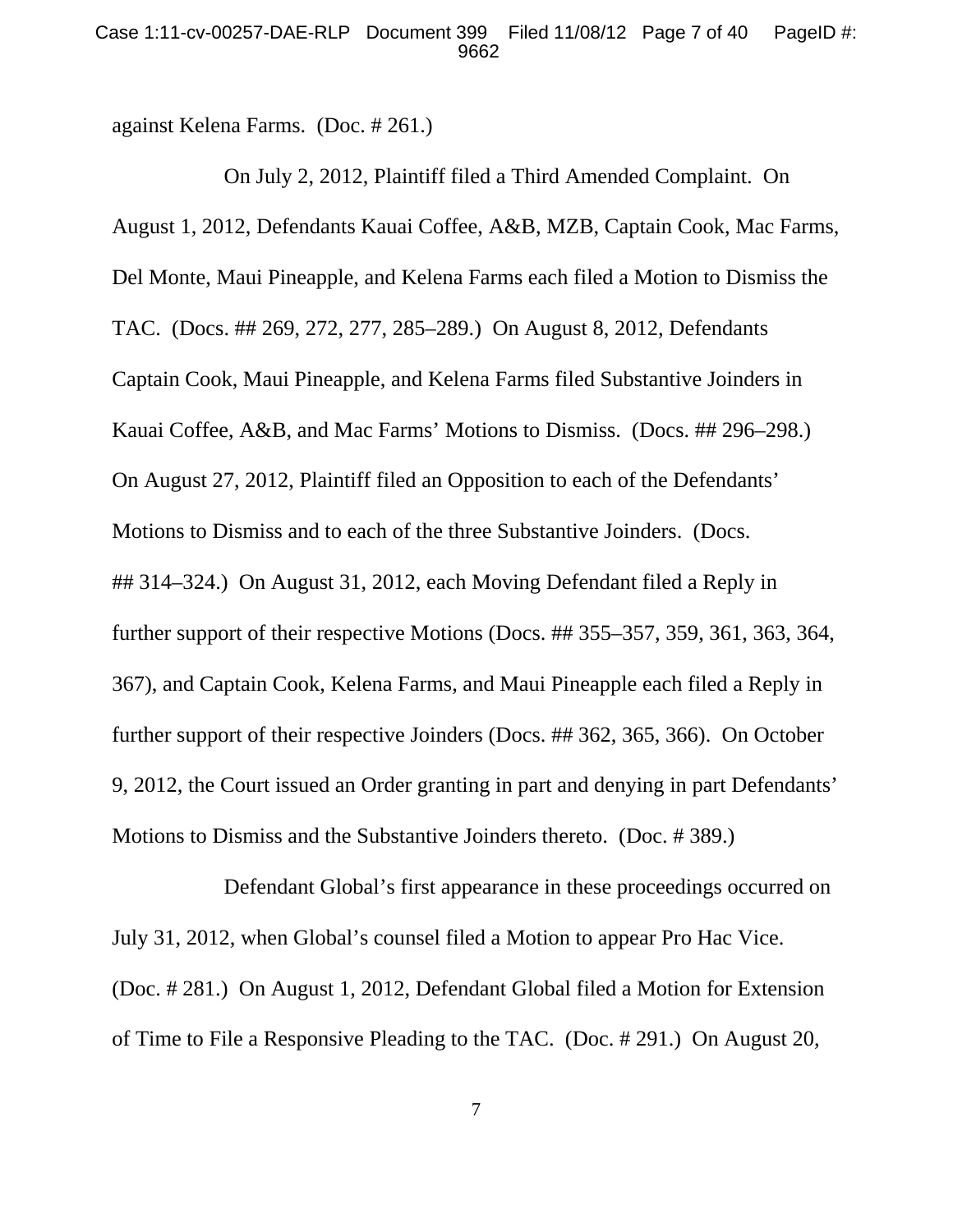2012, the Court issued an Order vacating the stay with respect to Defendant Global (Doc. # 312), and on August 30, 2012 the Court granted Global's Motion for Extension of Time (Doc. # 354). On September 10, 2012, Defendant Global filed a second Motion for Extension of Time. (Doc. # 368.) On that same day, the Court granted the second extension, and directed Defendant Global to file its responsive pleading no later than September 18, 2012. (Doc. # 369.) On September 18, 2012, Global filed a Motion to Dismiss the TAC. ("Global Mot.," Doc. # 371.) On September 25, 2012, Defendants Kauai Coffee, A&B, MZB, Mac Farms, Maui Pineapple, and Kelena Farms filed Substantive Joinders in Global's Motion to Dismiss. (Docs. ## 375–378.) On October 26, 2012, Plaintiff filed an Opposition to Global's Motion to Dismiss and to each of the Substantive Joinders. (Docs. ## 381–385.) On October 12, 2012, Defendants Kauai Coffee, A&B, MZB, Mac Farms, Maui Pineapple, and Kelena Farms each filed a Reply in further support of their respective Joinders. (Docs. ## 390–393.) Defendant Global has not filed a Reply in support of its Motion to Dismiss.

#### STANDARD OF REVIEW

Pursuant to Rule 12(b)(6) of the Federal Rules of Civil Procedure ("Rule"), a motion to dismiss will be granted where the plaintiff fails to state a claim upon which relief can be granted. Review is limited to the contents of the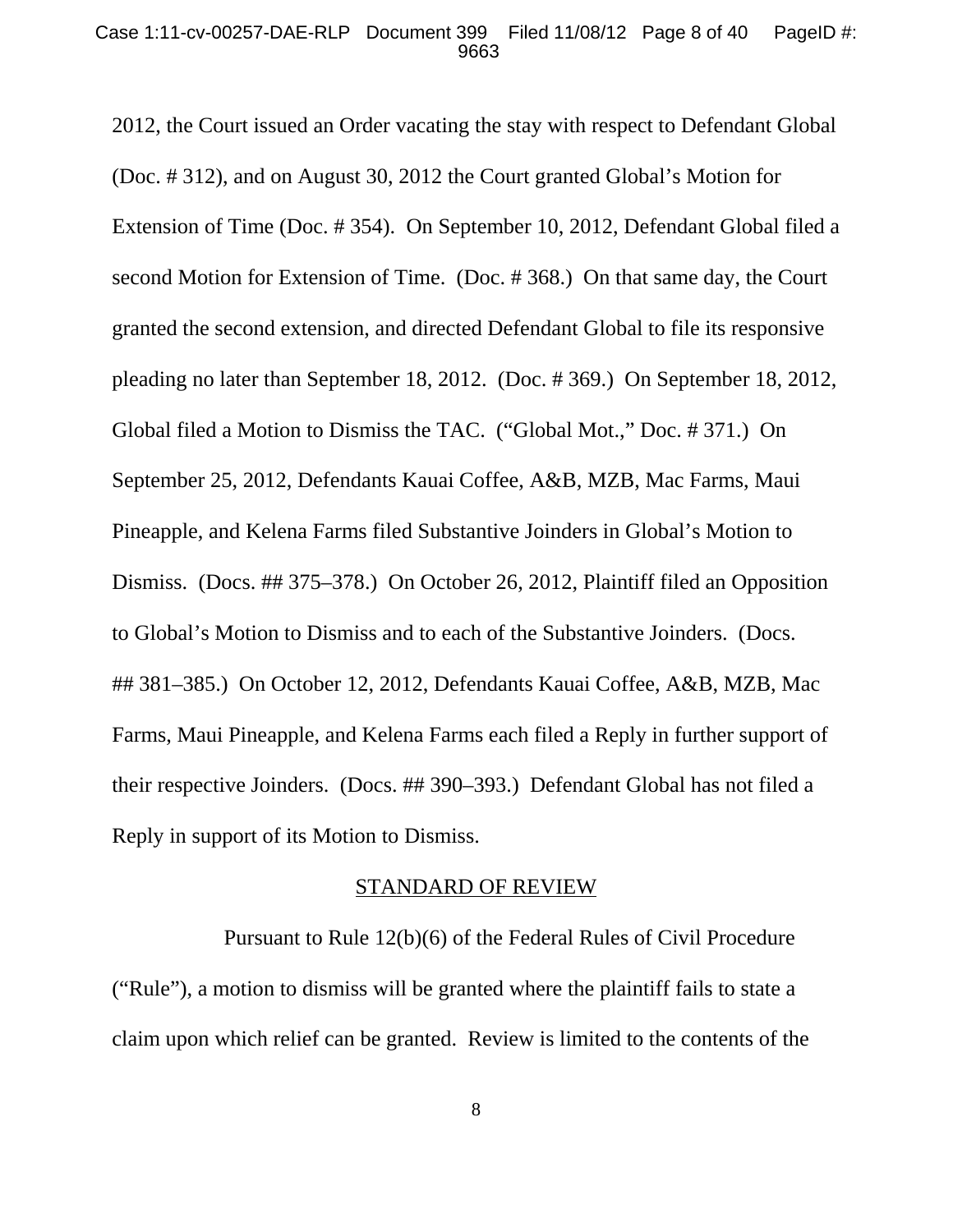#### Case 1:11-cv-00257-DAE-RLP Document 399 Filed 11/08/12 Page 9 of 40 PageID #: 9664

complaint. See Clegg v. Cult Awareness Network, 18 F.3d 752, 754 (9th Cir. 1994). A complaint may be dismissed as a matter of law for one of two reasons: "(1) lack of a cognizable legal theory, or (2) insufficient facts under a cognizable legal claim." Robertson v. Dean Witter Reynolds, Inc., 749 F.2d 530, 534 (9th Cir. 1984) (citation omitted). Allegations of fact in the complaint must be taken as true and construed in the light most favorable to the plaintiff. See Livid Holdings Ltd. v. Salomon Smith Barney, Inc., 416 F.3d 940, 946 (9th Cir. 2005).

A complaint need not include detailed facts to survive a Rule 12(b)(6) motion to dismiss. See Bell Atl. Corp. v. Twombly, 550 U.S. 544, 555–56 (2007). In providing grounds for relief, however, a plaintiff must do more than recite the formulaic elements of a cause of action. See id. at 556–57; see also McGlinchy v. Shell Chem. Co., 845 F.2d 802, 810 (9th Cir. 1988) ("[C]onclusory allegations without more are insufficient to defeat a motion to dismiss for failure to state a claim.") (citation omitted). "The tenet that a court must accept as true all of the allegations contained in a complaint is inapplicable to legal conclusions," and courts "are not bound to accept as true a legal conclusion couched as a factual allegation." Ashcroft v. Iqbal, 556 U.S. 662, 678 (2009) (internal quotation marks and citations omitted). Thus, "bare assertions amounting to nothing more than a formulaic recitation of the elements" of a claim "are not entitled to an assumption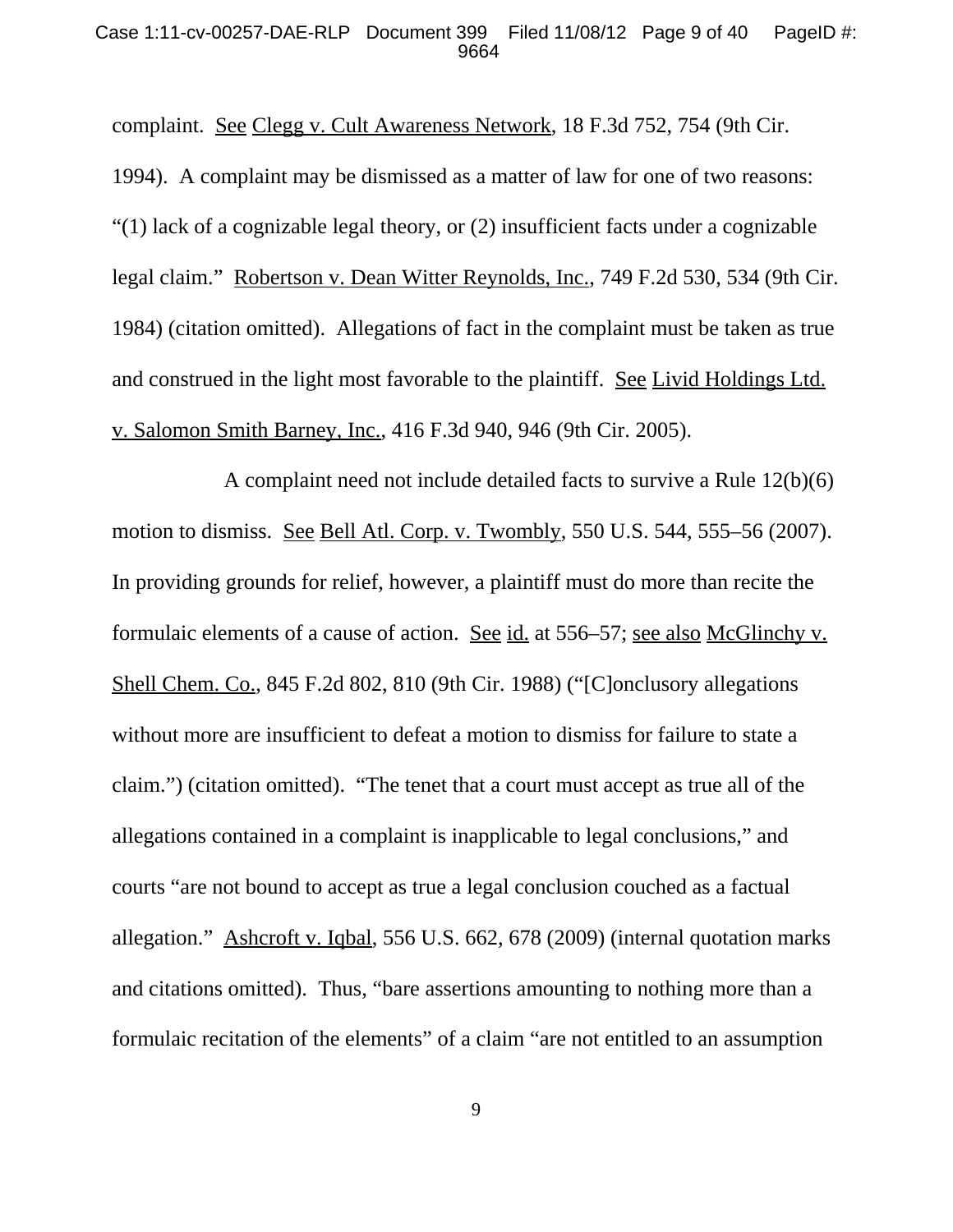of truth." Moss v. U.S. Secret Service, 572 F.3d 962, 969 (9th Cir. 2009) ("[T]he non-conclusory factual content, and reasonable inferences from that content, must be plausibly suggestive of a claim entitling the plaintiff to relief.") (internal quotation marks and citation omitted).

A court looks at whether the facts in the complaint sufficiently state a "plausible" ground for relief. See Twombly, 550 U.S. at 570. A plaintiff must include enough facts to raise a reasonable expectation that discovery will reveal evidence and may not just provide a speculation of a right to relief. Id. at 586. When a complaint fails to adequately state a claim, such deficiency should be "exposed at the point of minimum expenditure of time and money by the parties and the court." Id. at 558 (citation omitted). If a court dismisses the complaint or portions thereof, it must consider whether to grant leave to amend. Lopez v. Smith, 203 F.3d 1122, 1130 (9th Cir. 2000) (finding that leave to amend should be granted "if it appears at all possible that the plaintiff can correct the defect" (internal quotations and citations omitted)).

### **DISCUSSION**

## I. Failure to State a Claim

The TAC alleges the following causes of action against Defendant Global: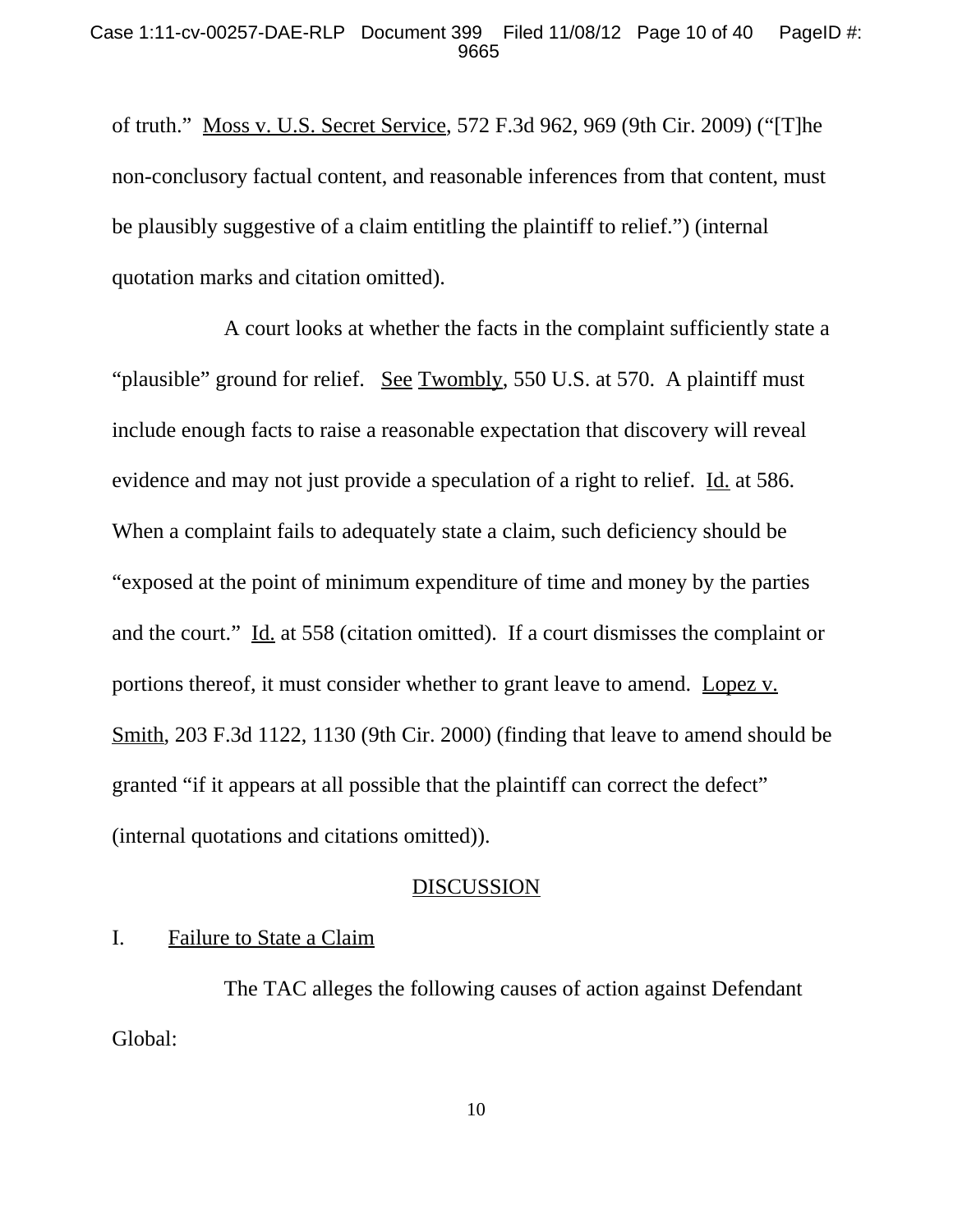- Count One: Pattern or Practice of Discriminatory Treatment Because of National Origin, Race, Retaliation, and/or Constructive Discharge (TAC ¶¶ 622–644);
- Count Two: Hostile Work Environment/Harassment (id. ¶¶  $645-661$ ;
- Count Three: Discriminatory Terms and Conditions of Employment  $(id. \P \qquad 662-675);$
- Count Four: Retaliation for Engaging in Protected Activity (id. ¶¶ 676–696).

The causes of action are based on allegations that Global, as a joint employer with each of the Farm Defendants, engaged in unlawful employment practices in violation of Title VII. Global moves to dismiss the TAC on the ground that the EEOC has failed to state a claim for relief under Title VII.

Title VII of the Civil Rights Act of 1964, 42 U.S.C. § 2000e, et seq. ("Title VII") prohibits employers from discriminating against an employee based on race, color, religion, sex, or national origin. Id. § 2000e-2(a). Title VII also makes it unlawful for an employer to retaliate against an employee because he has taken an action to enforce his rights under Title VII. Id. § 2000e-3(a). The EEOC may assert claims pursuant to §§ 706 and 707 of Title VII, 42 U.S.C. §§ 2000e-5 and 2000e-6. Section 706 allows the EEOC to sue on behalf of one or more "persons aggrieved" by an unlawful employment practice. 42 U.S.C. § 2000e-5(f). Section 707 allows the EEOC to investigate and act on a charge of a pattern or practice of discrimination. See id. § 2000e-6.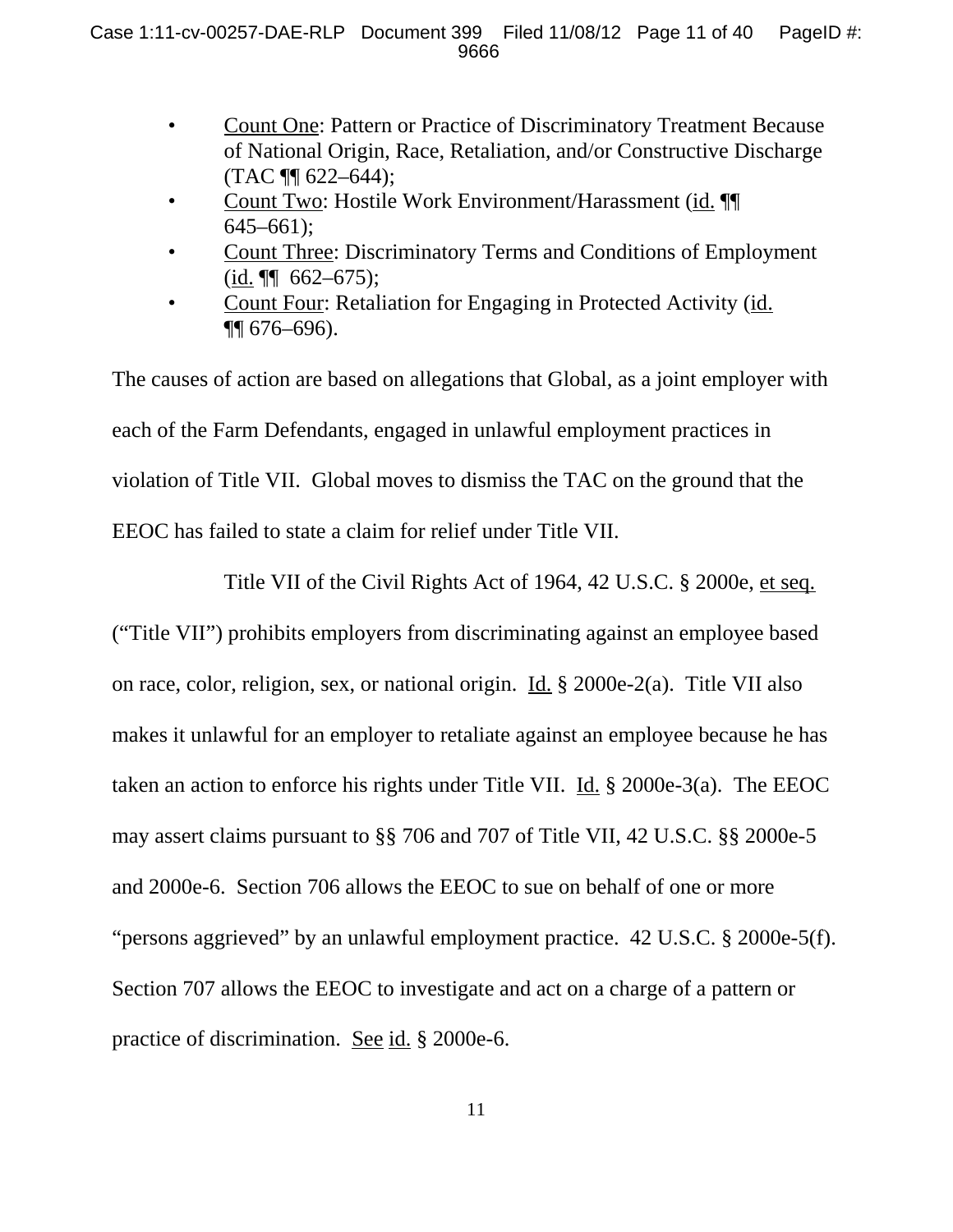#### Case 1:11-cv-00257-DAE-RLP Document 399 Filed 11/08/12 Page 12 of 40 PageID #: 9667

As a preliminary matter, the Court disagrees with Defendant Global's conclusion that the EEOC's allegations relating to Global's recruiting practices are irrelevant to the causes of action upon which the TAC is predicated. (Global Mot. at 10.) In a Title VII case, the plaintiff bears the burden of establishing a prima facie case of discrimination. See McDonnell Douglas Corp. v. Green, 411 U.S. 792, 802 (1973). "To establish a prima facie case, a plaintiff must offer evidence that 'give[s] rise to an inference of unlawful discrimination.'" Godwin v. Hunt Wesson, Inc., 150 F.3d 1217, 1220 (9th Cir. 1998) (quoting Tex. Dep't of Cmty. Affairs v. Burdine, 450 U.S. 248, 253 (1981)). Allegations that Global's employees sought out impoverished Thai nationals with limited English skills because uneducated non-English speakers, particularly from Thailand, were less likely to run away, "ask too many questions," or "cause trouble," give rise to an inference of unlawful discrimination and are therefore relevant to the EEOC's causes of action. (TAC  $\P$  103, 104.)

## a. Count One: Pattern or Practice of Discriminatory Treatment

In order to establish a pattern or practice of discriminatory treatment in violation of Title VII, a plaintiff must show "'more than the mere occurrence of isolated or accidental or sporadic discriminatory acts.'" Obrey v. Johnson, 400 F.3d 691, 694 (9th Cir. 2005) (quoting Int'l Bhd. of Teamsters v. United States,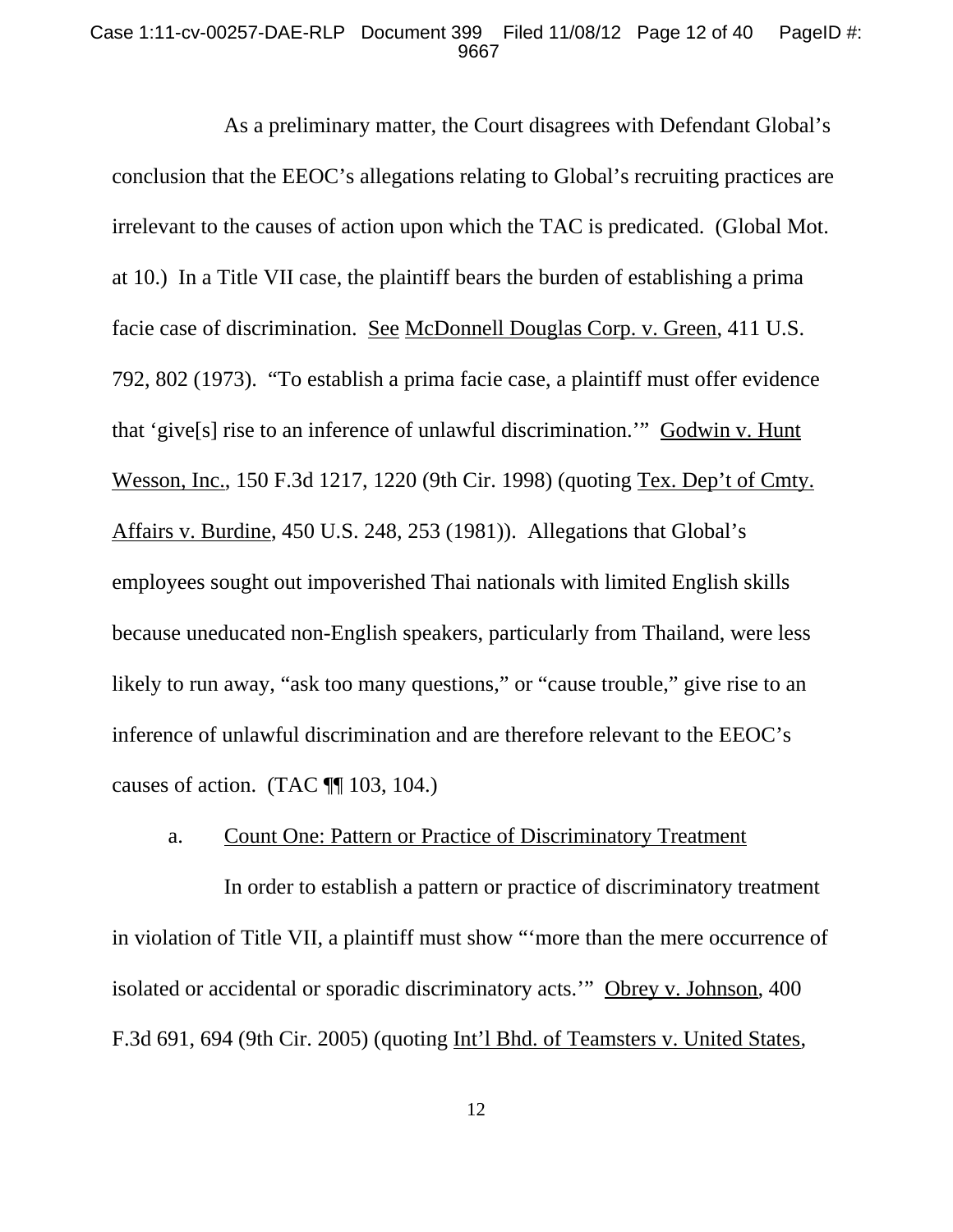431 U.S. 324, 336 (1977)). Plaintiff must show that the discrimination was the defendant's "'standard operating procedure–the regular rather than the unusual practice.'" Id. (quoting Teamsters, 431 U.S. at 336).

The Court concludes that the EEOC has alleged sufficient facts to plausibly suggest that Defendant Global engaged in a pattern or practice of discriminatory treatment toward the Claimants on account of their race and/or national origin. As set forth below, this alleged discriminatory treatment includes the creation of a hostile work environment by means of harassment, intimidation, and abusive conduct; the imposition of discriminatory terms and conditions of employment; and retaliation for engaging in protected activity. That the alleged violations were ongoing and repeated rather than isolated or sporadic allows the Court to reasonably infer that discriminatory treatment was Global's "standard operating procedure."

#### b. Count Two: Hostile Work Environment and Constructive Discharge

Title VII "guarantees employees 'the right to work in an environment free from discriminatory intimidation, ridicule, and insult.'" Davis v. Team Elec. Co., 520 F.3d 1080, 1095 (9th Cir. 2008) (quoting Meritor Sav. Bank, FSB v. Vinson, 477 U.S. 57, 65 (1986)). In order to prevail on a hostile work environment claim, a plaintiff is "required to establish 'a pattern of ongoing and persistent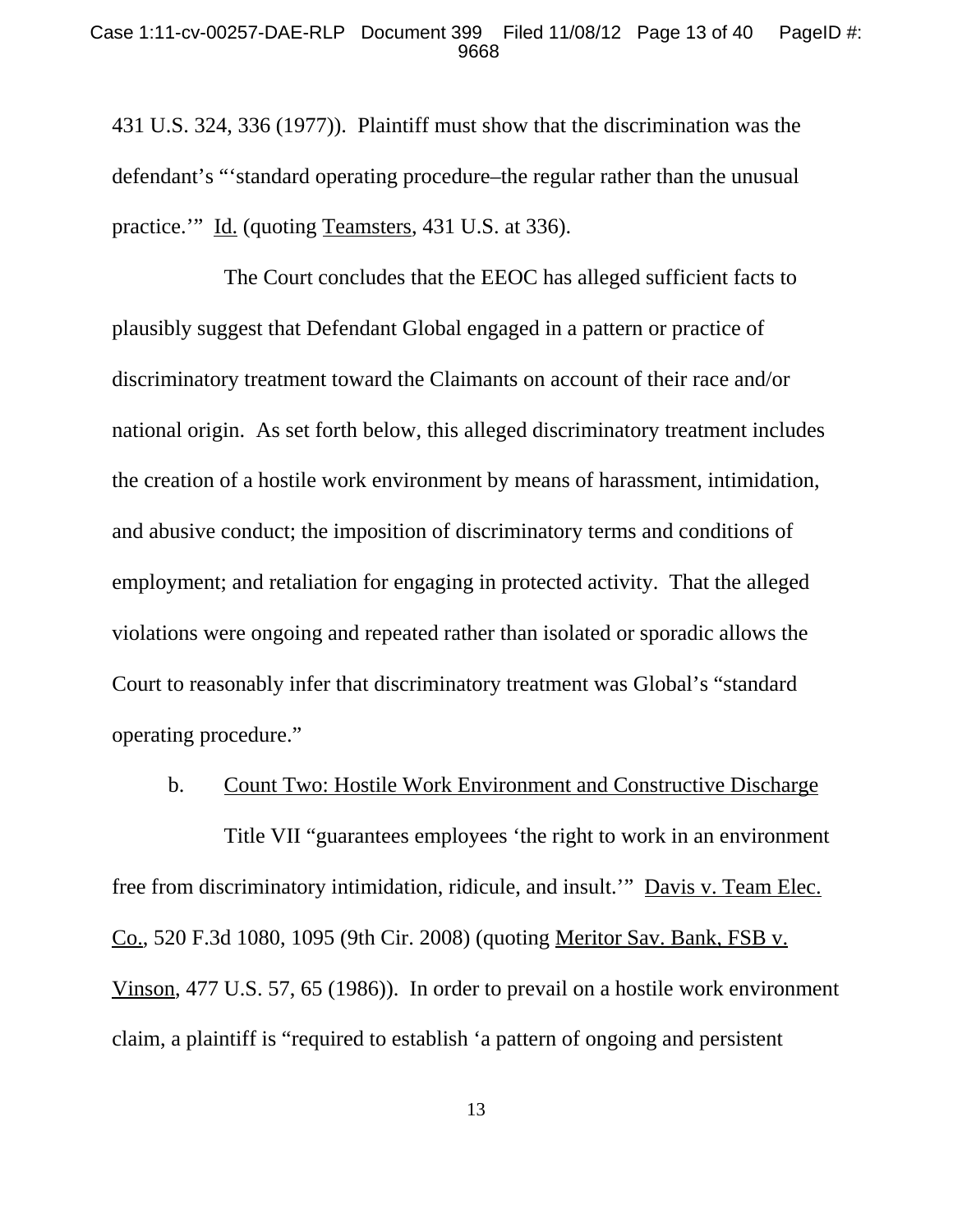#### Case 1:11-cv-00257-DAE-RLP Document 399 Filed 11/08/12 Page 14 of 40 PageID #: 9669

harassment severe enough to alter the conditions of employment." Dawson v. Entek Int'l, 630 F.3d 928, 939 (9th Cir. 2011) (quoting Draper v. Coeur Rochester, Inc., 147 F.3d 1104, 1108 (9th Cir. 1998)). To satisfy this requirement, a plaintiff must establish that "the conduct at issue was both objectively and subjectively offensive: he must show that a reasonable person would find the work environment to be 'hostile or abusive,' and that he in fact did perceive it to be so." Dawson, 630 F.3d at 938 (quoting Faragher v. City of Boca Raton, 524 U.S. 775, 787 (1998)); see also EEOC v. Prospect Airport Servs., Inc., 621 F.3d 991, 998–99 (9th Cir. 2010). In assessing whether certain conduct is objectively hostile, the Court must examine the totality of circumstances and determine whether a reasonable person would perceive the workplace as hostile. Craig v. M & O Agencies, Inc., 496 F.3d 1047, 1055 (9th Cir. 2007) (citing Harris v. Forklift Sys., Inc., 510 U.S. 17, 23 (1993)).

An employer may also be held liable under Title VII for constructive discharge. Penn. State Police v. Suders, 542 U.S. 129, 143 (2004). To state a claim for constructive discharge under Title VII, a plaintiff must show that "the working conditions [had] become so intolerable that a reasonable person in the employee's position would have felt compelled to resign." Id. at 141; see also Watson v. Nationwide Ins. Co., 823 F.2d 360, 361 (9th Cir. 1987) ("A constructive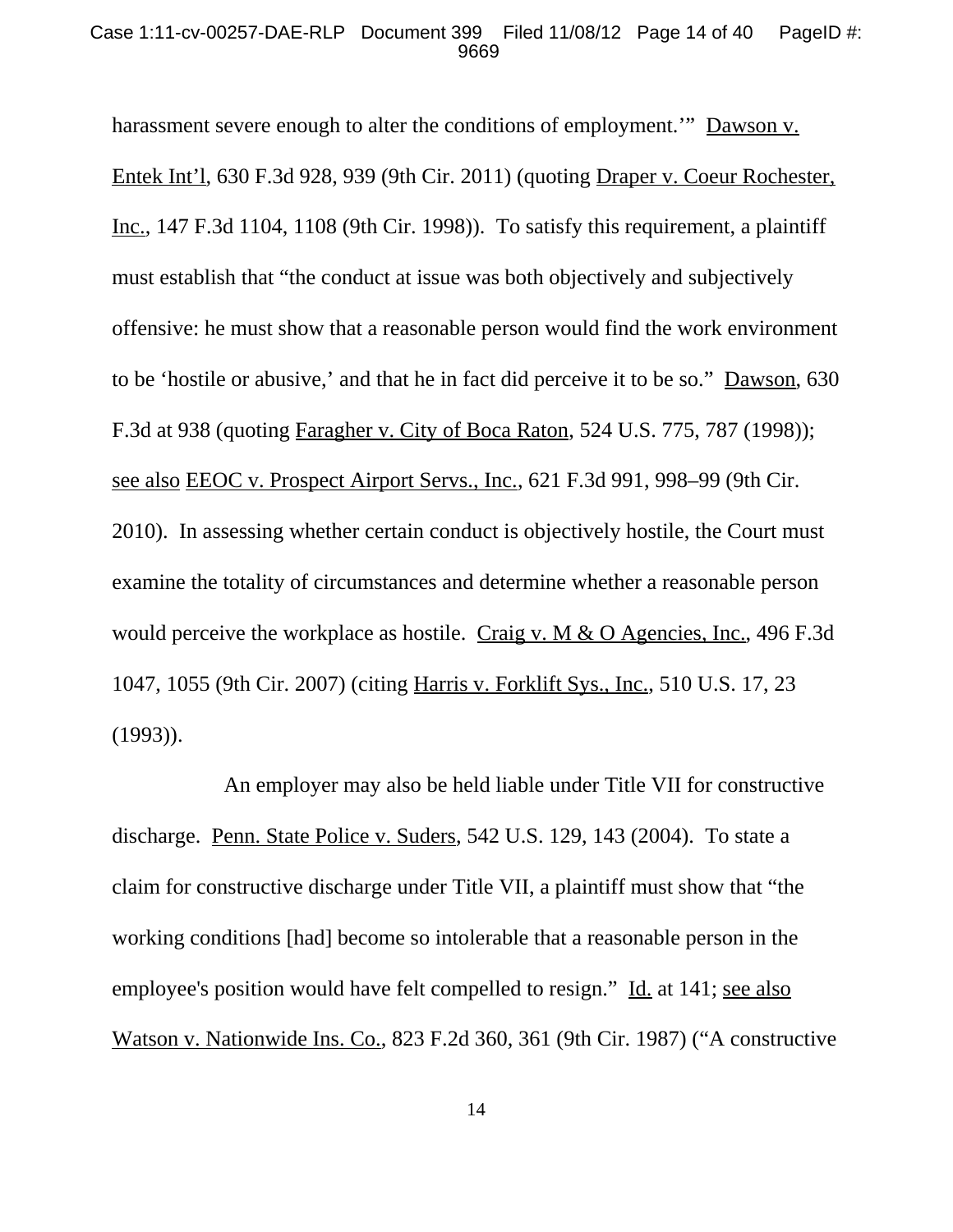#### Case 1:11-cv-00257-DAE-RLP Document 399 Filed 11/08/12 Page 15 of 40 PageID #: 9670

discharge occurs when, looking at the totality of circumstances, 'a reasonable person in [the employee's] position would have felt that he was forced to quit because of intolerable and discriminatory working conditions.'") (quoting Satterwhite v. Smith, 744 F.2d 1380, 1381 (9th Cir. 1984)). In order to state a claim for constructive discharge, the plaintiff must also allege that the employee did in fact resign. See Hubbard v. Bimbo Bakeries USA, Inc., 270 F. App'x 607, 609 (9th Cir. 2008) (noting that the elements of a constructive discharge claim include the intuitive "element that requires the plaintiff to have actually quit").

The Court concludes that the EEOC has alleged sufficient facts to state a claim based on hostile work environment against Defendant Global. Global's contention that the TAC contains "no factual basis" for a claim of hostile work environment is baffling. (Global Mot. at 13.) The TAC contains a plethora of allegations of harassment, intimidation, and hostile and abusive conduct by Global employees, including the following: that Global Operations Manager Bruce Schwartz ("Schwartz"), Vice-President of Operations Joseph Knoller ("Knoller"), and Director of International Relations Tubchumpol told Claimants that they could not leave the apartment where they were living, and had guards prevent them from doing so (TAC ¶ 119); that Knoller told Claimants "he did not want anyone escaping," and "a worker who previously escaped had been shot" (TAC ¶ 126);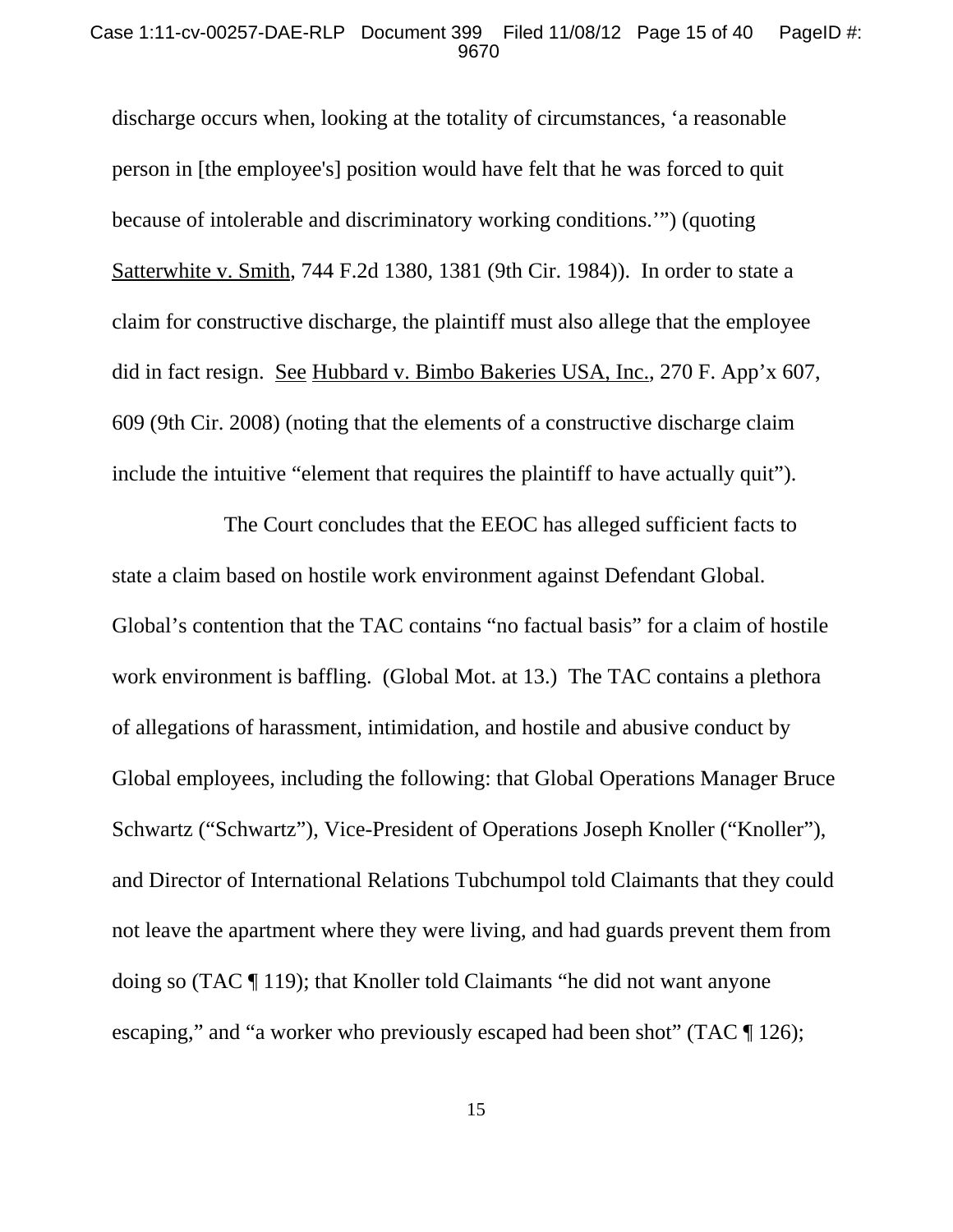#### Case 1:11-cv-00257-DAE-RLP Document 399 Filed 11/08/12 Page 16 of 40 PageID #: 9671

that Knoller slapped Claimant AH and threatened to send him home for allegedly encouraging other Claimants to run away (TAC ¶ 127); that Mordechai Orian ("Orian"), Global's Chief Executive Officer, and Knoller directed manager Shane Germann ("Germann") and supervisor Sam Wongsesanit ("Wongsesanit") to secure the perimeters at the Maui Pineapple compound to prevent Claimants from running away (TAC ¶ 130); that Tubchumpol told Claimant BD she would let another Claimant "die here on one of these islands" and would "never let him go or transfer anywhere," because he tried to retain his visa information (TAC ¶ 549); and that Wongsesanit hit one of the Claimants with a stick to make him work faster (TAC ¶ 487). These factual allegations are sufficient to state a claim based on hostile work environment.

Defendant Global also takes the position that it was not aware of any alleged harassment or conduct giving rise to a claim of hostile work environment, and therefore cannot be held liable for such conduct. (Global Mot. at 13–14.) Global's belief that ignorance shields an employer from liability in this context is incorrect. Because the TAC alleges that a hostile work environment was created by Claimants' supervisors, Global is vicariously liable regardless of whether it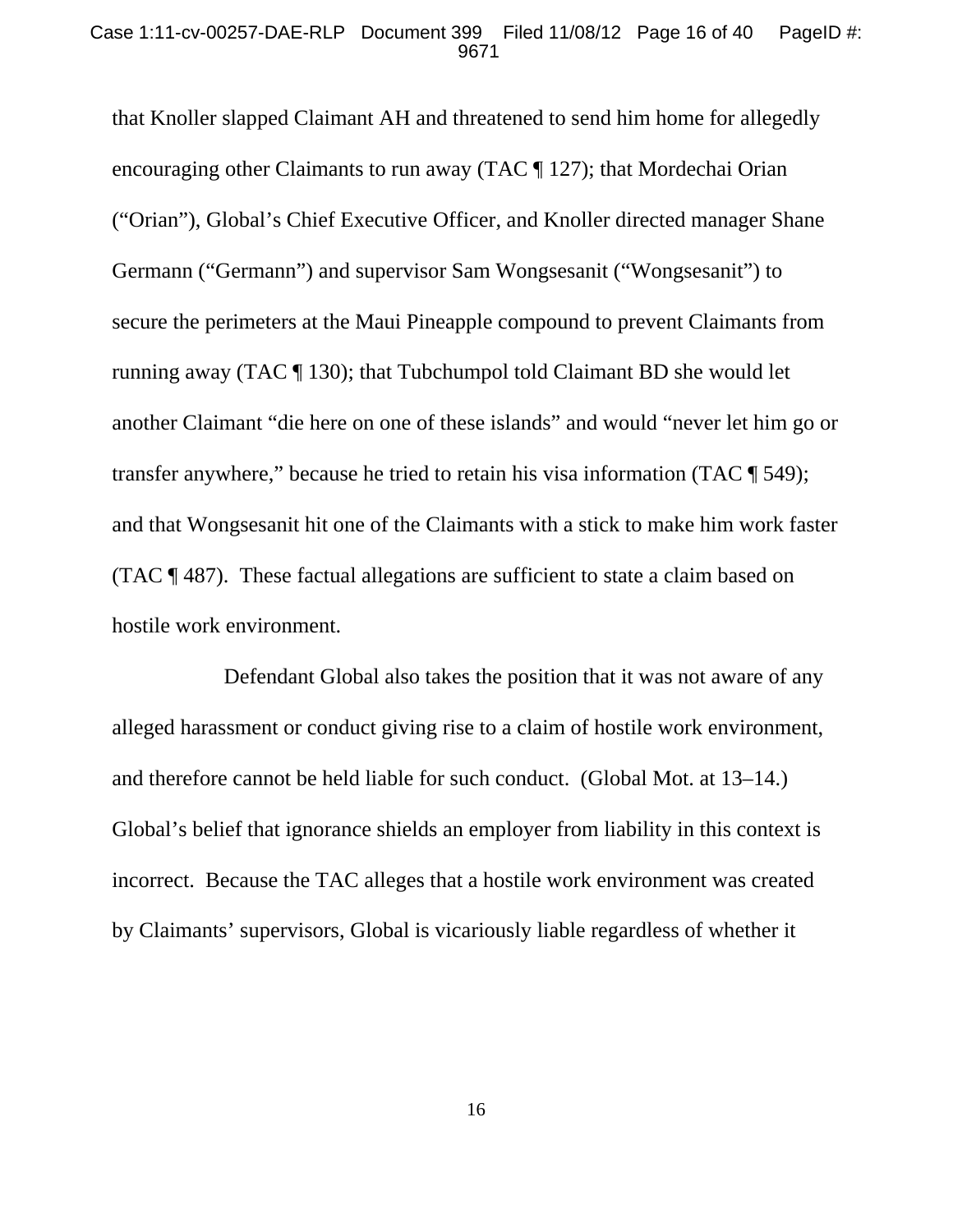knew about the alleged misconduct.<sup>1</sup> See Nichols v. Azteca Rest. Enters., Inc., 256 F.3d 864, 877 (9th Cir. 2001) ("In general, an employer is vicariously liable for a hostile environment created by a supervisor."); Burrell v. Star Nursery, Inc., 170 F.3d 951, 956 (9th Cir. 1999) (citing to Burlington Indus., Inc. v. Ellerth, 524 U.S. 742, 764 (1998)) ("[T]he . . . rule focuses on whether the harasser has immediate or successively higher authority over the victim of the harassment, not on whether the employer knew about the harassment. . . . [I]f the harassment is actionable and the harasser has supervisory authority over the victim, we presume that the employer is vicariously liable for the harassment.") (internal citation omitted).

<sup>&</sup>lt;sup>1</sup> Liability in this context is subject to an affirmative defense, which an employer can establish by proving that (1) no "tangible employment action" was taken; (2) it "exercised reasonable care to prevent and correct promptly" the conduct at issue; and (3) "the plaintiff unreasonably failed to take advantage of any preventive or corrective opportunities." Burrell v. Star Nursery, Inc., 170 F.3d 951, 955 (9th Cir. 1999) (quoting Burlington Indus., Inc. v. Ellerth, 524 U.S. 742, 765 (1998)). However, dismissal of Plaintiff's hostile work environment claim on the basis of an affirmative defense is not appropriate in this case. Global has not established the elements of the defense, and in any event, a motion to dismiss cannot be granted on the basis of an affirmative defense unless no relevant facts are in dispute. See, e.g., Scott v. Kuhlmann, 746 F.2d 1377, 1378 (9th Cir. 1984) ("Ordinarily affirmative defenses may not be raised by motion to dismiss . . . but this is not true when, as here, the defense raises no dispute issues of fact.") (internal citation omitted).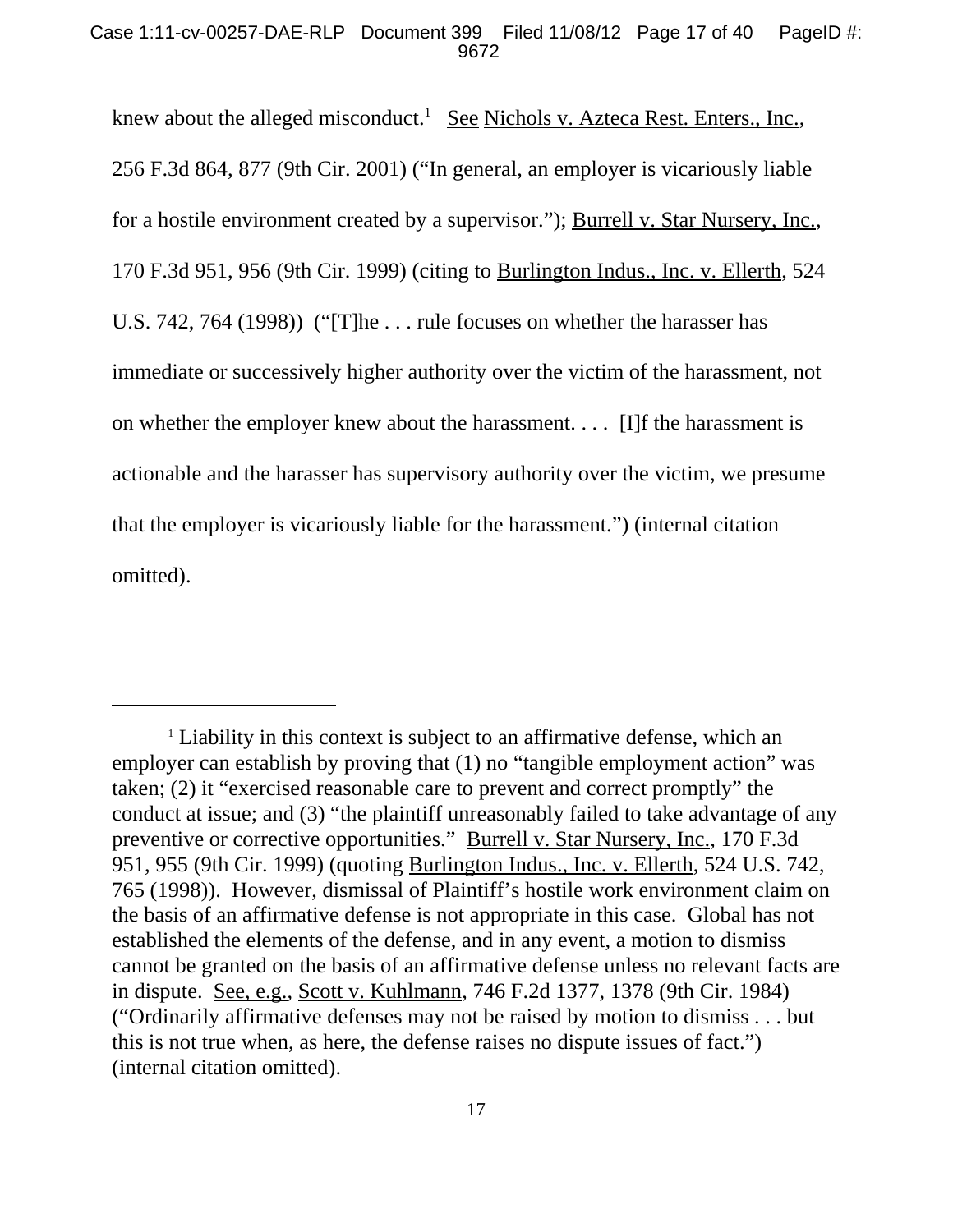#### Case 1:11-cv-00257-DAE-RLP Document 399 Filed 11/08/12 Page 18 of 40 PageID #: 9673

The Court concludes that the EEOC has alleged sufficient facts to state a claim based on constructive discharge. The facts alleged indicate that the unlawful employment practices Claimants were subjected to by Global supervisors were sufficiently intolerable such that a reasonable person would have felt compelled to resign. Furthermore, the TAC alleges that Claimants did, in fact, resign. (See, e.g., TAC ¶ 414 ("Tubchumpol notified Mordechai Orian via email about numerous escapes from Del Monte and other farms.").)

## c. Count Three: Discriminatory Terms and Conditions of Employment

In order to establish a claim for unlawful employment discrimination under Title VII, a plaintiff "must offer evidence that 'give[s] rise to an inference of unlawful discrimination." Hawn v. Executive Jet Mgmt., Inc., 615 F.3d 1151, 1156 (9th Cir. 2010) (quoting Godwin, 150 F.3d at 1220). Plaintiffs may establish a prima facie case based on circumstantial evidence by demonstrating: (1) that they belong to a class of persons protected by Title VII; (2) that the plaintiffs were qualified for their positions and performing their jobs satisfactorily; (3) that they experienced adverse employment actions; and (4) that similarly situated individuals outside of their protected class were treated more favorably, or other circumstances surrounding the adverse employment action giving rise to an inference of discrimination. Hawn, 615 F.3d at 1156 (citing Peterson v. Hewlett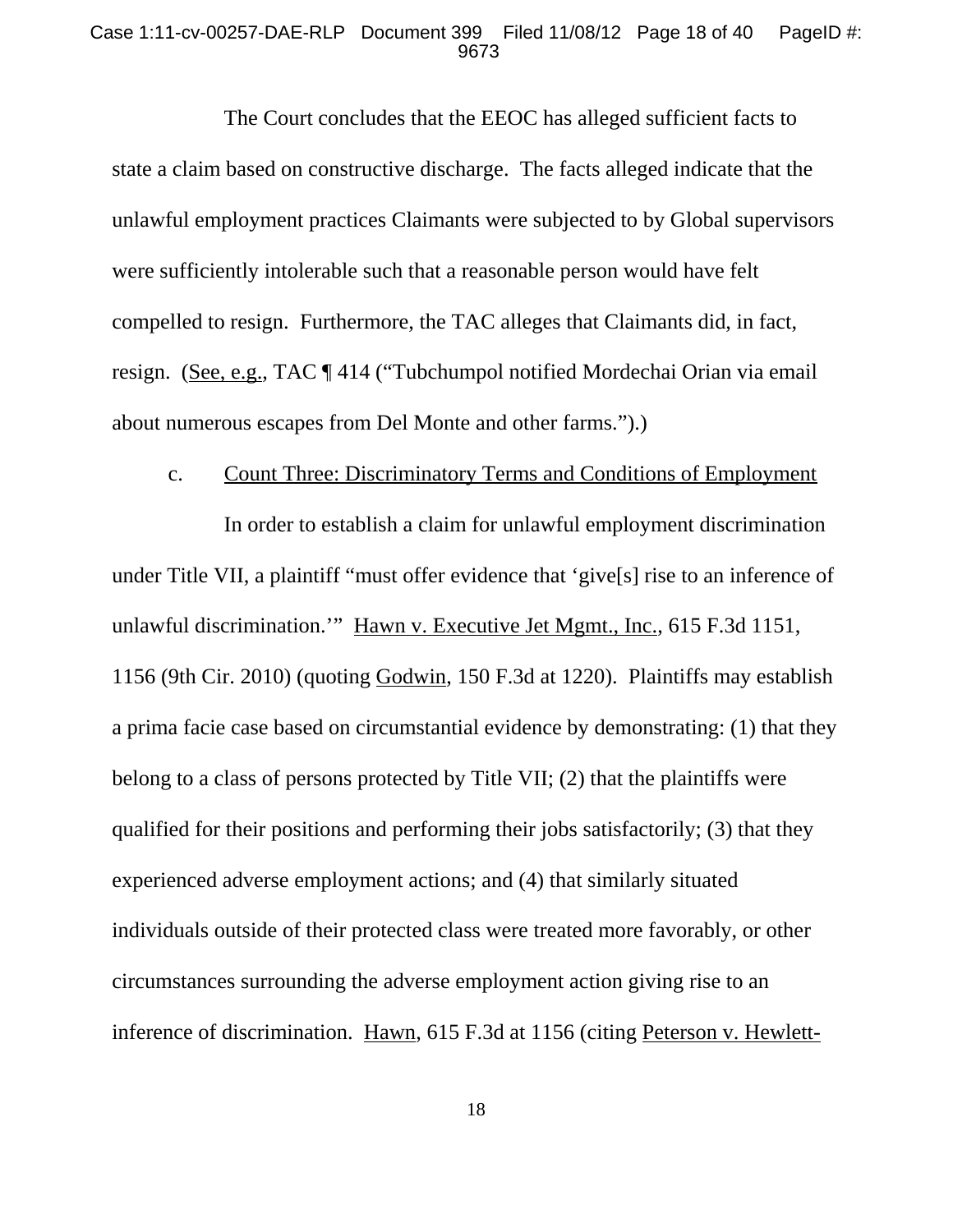Packard Co., 358 F.3d 599, 603 (9th Cir. 2004)); see McDonnell Douglas, 411 U.S. at 802.

Global challenges the sufficiency of the EEOC's allegations on the ground that the EEOC has failed to show that similarly situated non-Thai workers were treated more favorably than the Thai Claimants. (Global Mot. at 12.) The Ninth Circuit has made clear that discriminatory intent does not require a comparison to similarly situated individuals but rather may be shown by "other circumstances surrounding the adverse employment action [that gives] rise to an inference of discrimination." Hawn, 615 F.3d at 1156. In any event, contrary to Global's contention, the TAC does include allegations that similarly situated non-Thai workers were treated more favorably than Thai workers.

The Court concludes that the EEOC has alleged sufficient facts to plausibly suggest a claim for discriminatory terms and conditions of employment against Defendant Global. The TAC contains numerous allegations that give rise to an inference of unlawful discrimination, including allegations that Global supervisors pressured Thai Claimants to work more than workers of other nationalities (TAC ¶¶ 243–244, 467) and allegations that Thai Claimants were paid less than non-Thai workers (TAC ¶¶ 468, 546). Furthermore, Global's alleged recruiting practices and statements made by Global employees with respect to the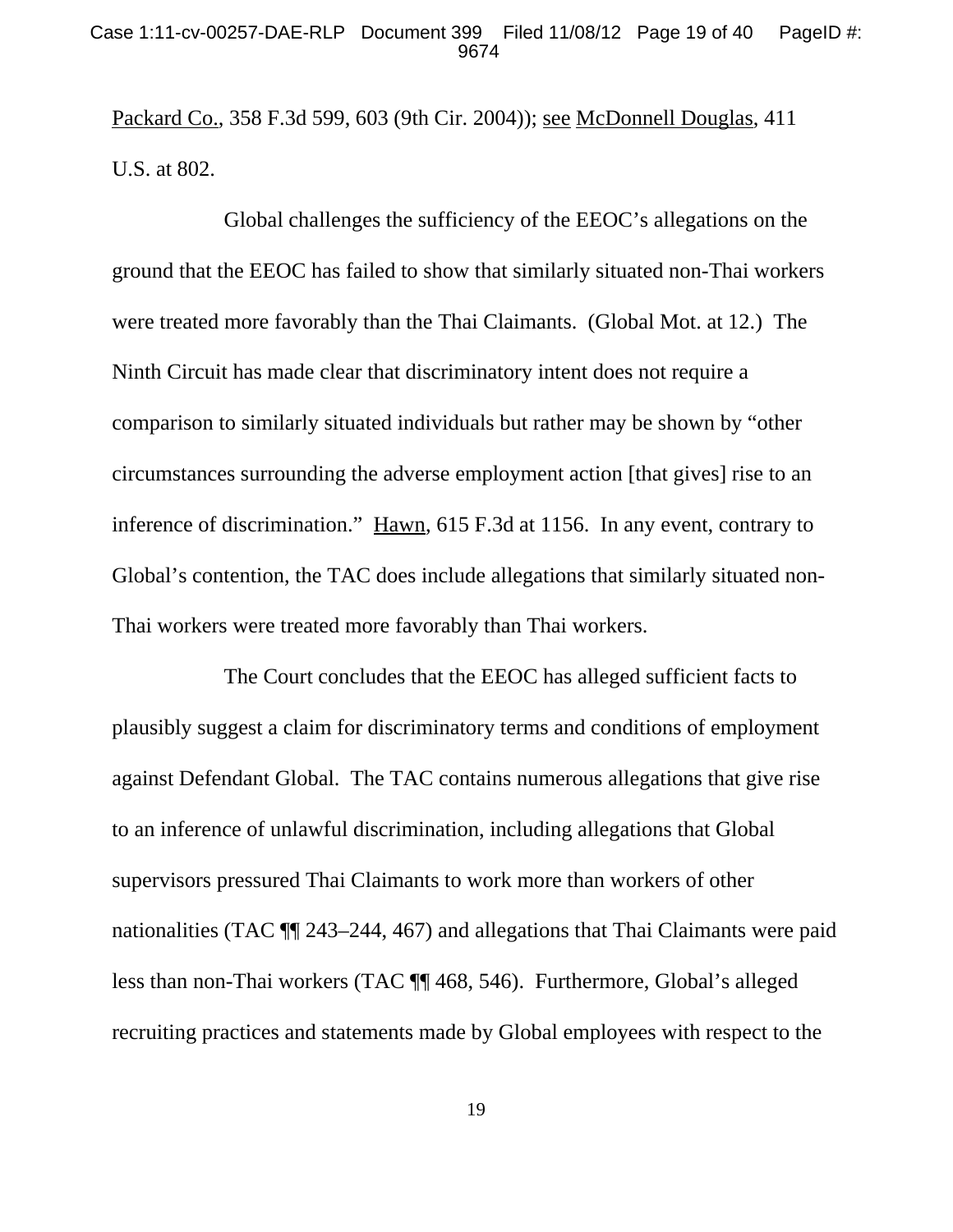recruitment of Thai workers give rise to an inference that Global's subsequent discriminatory treatment of the Claimants was because of their race and/or national origin. (TAC ¶¶ 88, 103–104 (alleging that Global sought to hire Thai workers because they would be less likely to run away or complain).)

## d. Count Four: Retaliation

To state a claim for retaliation under Title VII, a plaintiff must demonstrate that: "(1) the employee engaged in a protected activity, (2) she suffered an adverse employment action, and (3) there was a causal link between the protected activity and the adverse employment decision." Davis, 520 F.3d at 1093–94; Raad v. Fairbanks N. Star Borough Sch. Dist., 323 F.3d 1185, 1197 (9th Cir. 2003).

Conduct constituting a "protected activity" includes filing a charge or complaint, testifying about an employer's alleged unlawful practices, and "engaging in other activity intended to oppose an employer's discriminatory practices." Raad, 323 F.3d at 1197 (citing 42 U.S.C. § 2000e3(a)) (internal quotation marks omitted). The Ninth Circuit has held that "an employee who complains of a practice that has a disproportionate impact on a protected group complains of unlawful discrimination and is protected by the opposition clause." Gifford v. Atchison, Topeka & Santa Fe Ry. Co., 685 F.2d 1149, 1157 (9th Cir.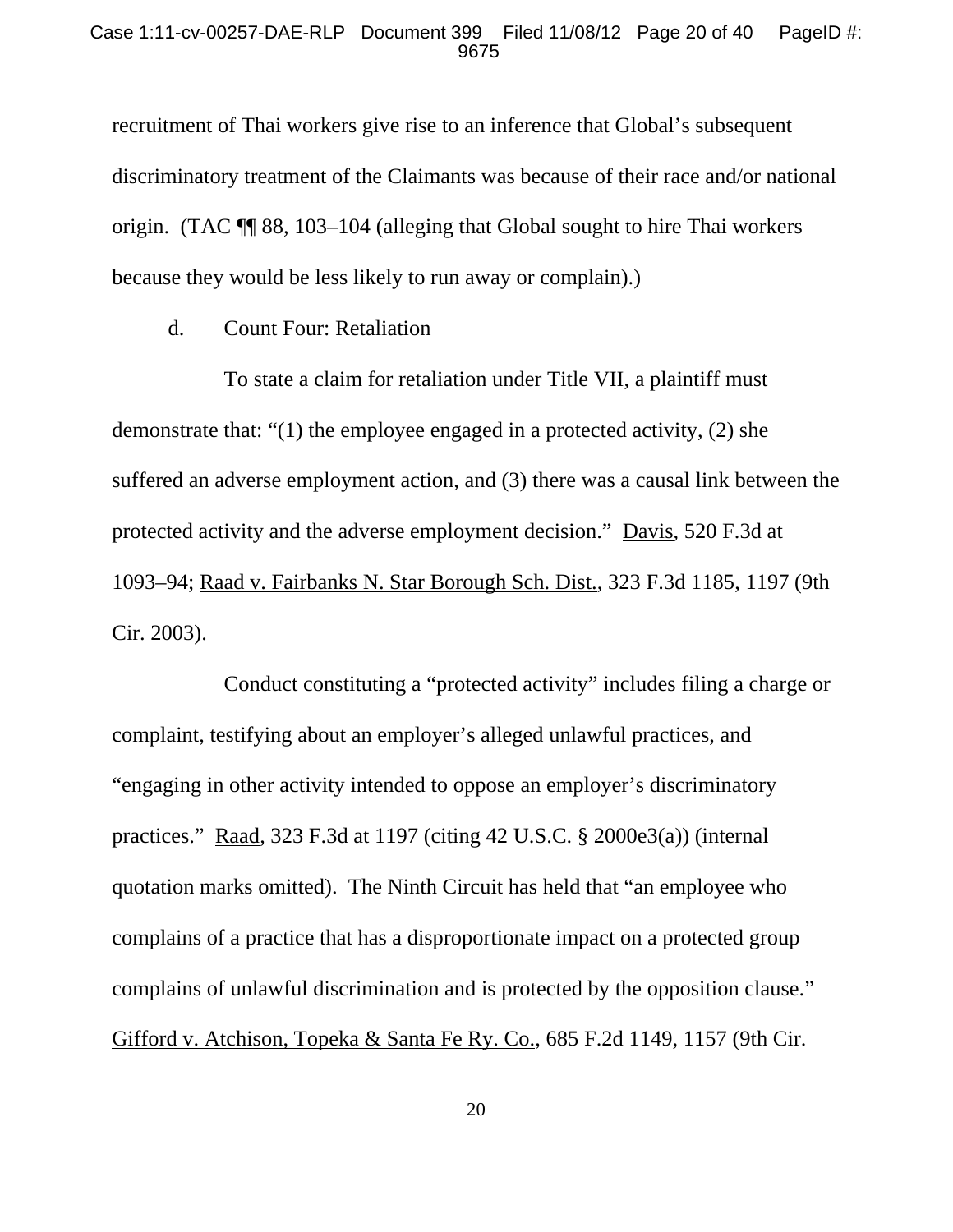1982). The complaining employee need not "be aware that the practice is unlawful under Title VII at the time of the opposition in order for opposition to be protected." Id.

As for the second factor, "adverse employment action" has been interpreted to mean "any adverse treatment that is based on a retaliatory motive and is reasonably likely to deter the charging party or others from engaging in protected activity." Ray v. Henderson, 217 F.3d 1234, 1242–43 (9th Cir. 2000) (adopting the EEOC test for determining whether an act constitutes an "adverse employment action," as set forth in EEOC Compliance Manual Section 8, "Retaliation," ¶ 8008 (1998)). The Ninth Circuit has "found that a wide array of disadvantageous changes in the workplace constitute adverse employment actions." Id. at 1240. Examples include termination, lateral transfer, and unfavorable performance reviews. See Davis, 520 F.3d at 1094 (noting that termination is clearly an adverse employment action); Hashimoto v. Dalton, 118 F.3d 671, 674 (9th Cir. 1997) (finding that "dissemination of adverse employment references" constitutes an adverse employment action); Yartzoff v. Thomas, 809 F.2d 1371, 1376 (9th Cir. 1987) ("Transfers of job duties and undeserved performance ratings . . . constitute adverse employment decisions.") (internal quotations omitted).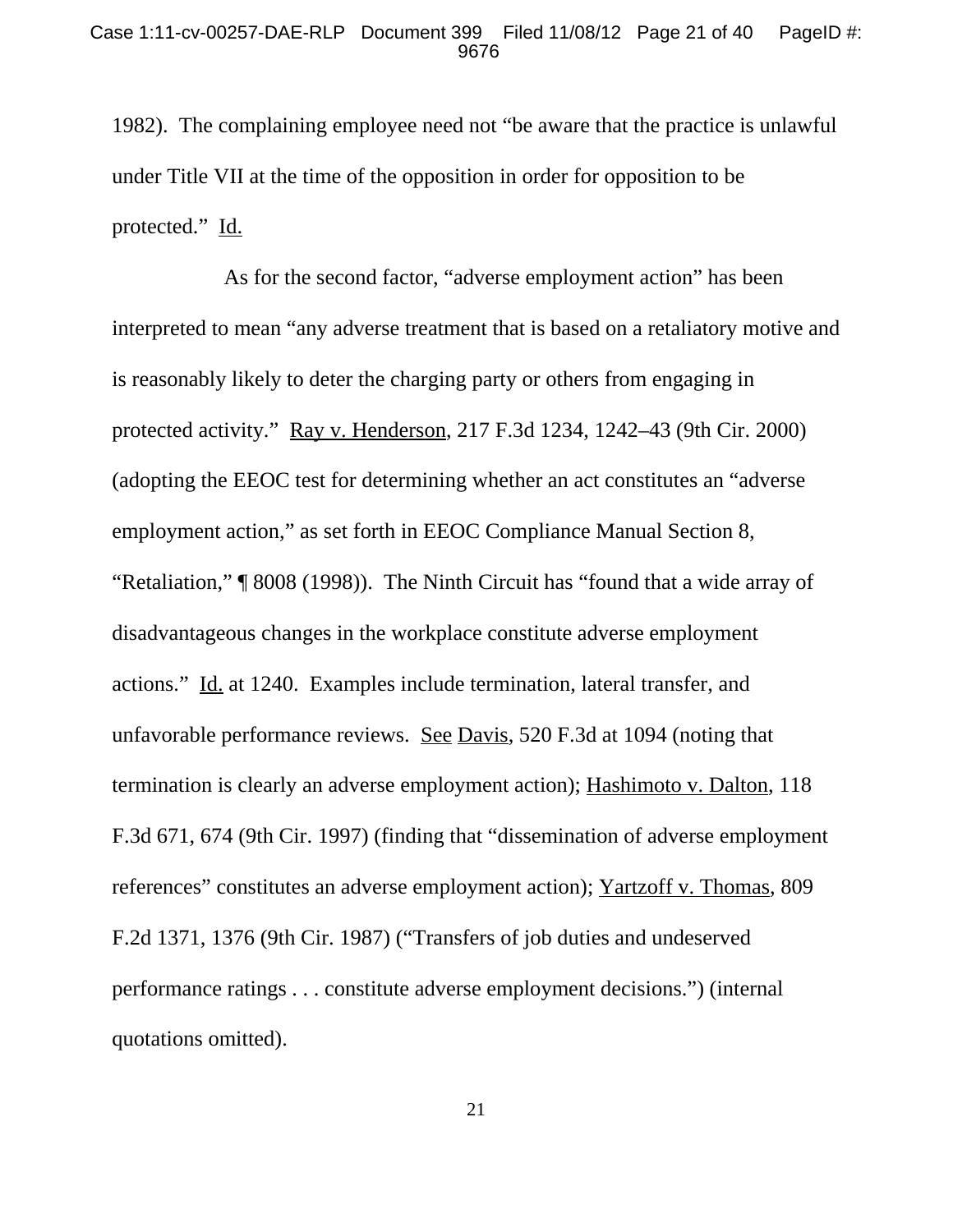#### Case 1:11-cv-00257-DAE-RLP Document 399 Filed 11/08/12 Page 22 of 40 PageID #: 9677

Finally, the "causal link" between protected activity and adverse employment action may be "inferred from circumstantial evidence, such as the employer's knowledge that the plaintiff engaged in protected activities and the proximity in time between the protected action and the allegedly retaliatory employment decision." Yartzoff, 809 F.2d at 1375. "[C]ausation can be inferred from timing alone where an adverse employment action follows on the heels of protected activity." Villiarimo v. Aloha Island Air, 281 F.3d 1054, 1065 (9th Cir. 2002).

Global argues that "Claimants never complained to [Global] that they were being discriminated against or harassed," and thus did not engage in protected activity. (Global Mot. at 13.) In its March 16, 2012 and October 9, 2012 Orders, the Court rejected a similar argument advanced by the Farm Defendants: that complaints regarding unpaid wages and poor living and working conditions do not constitute protected activity if the complainant does not explicitly allege discriminatory treatment. As the Ninth Circuit held in Gifford, a complaining employee need not be aware that a complained-of practice violates Title VII in order for the complaint to be protected. 685 F.2d at 1157. After all, "[i]t requires a certain sophistication for an employee to recognize that an offensive employment practice may represent . . . discrimination that is against the law." Id.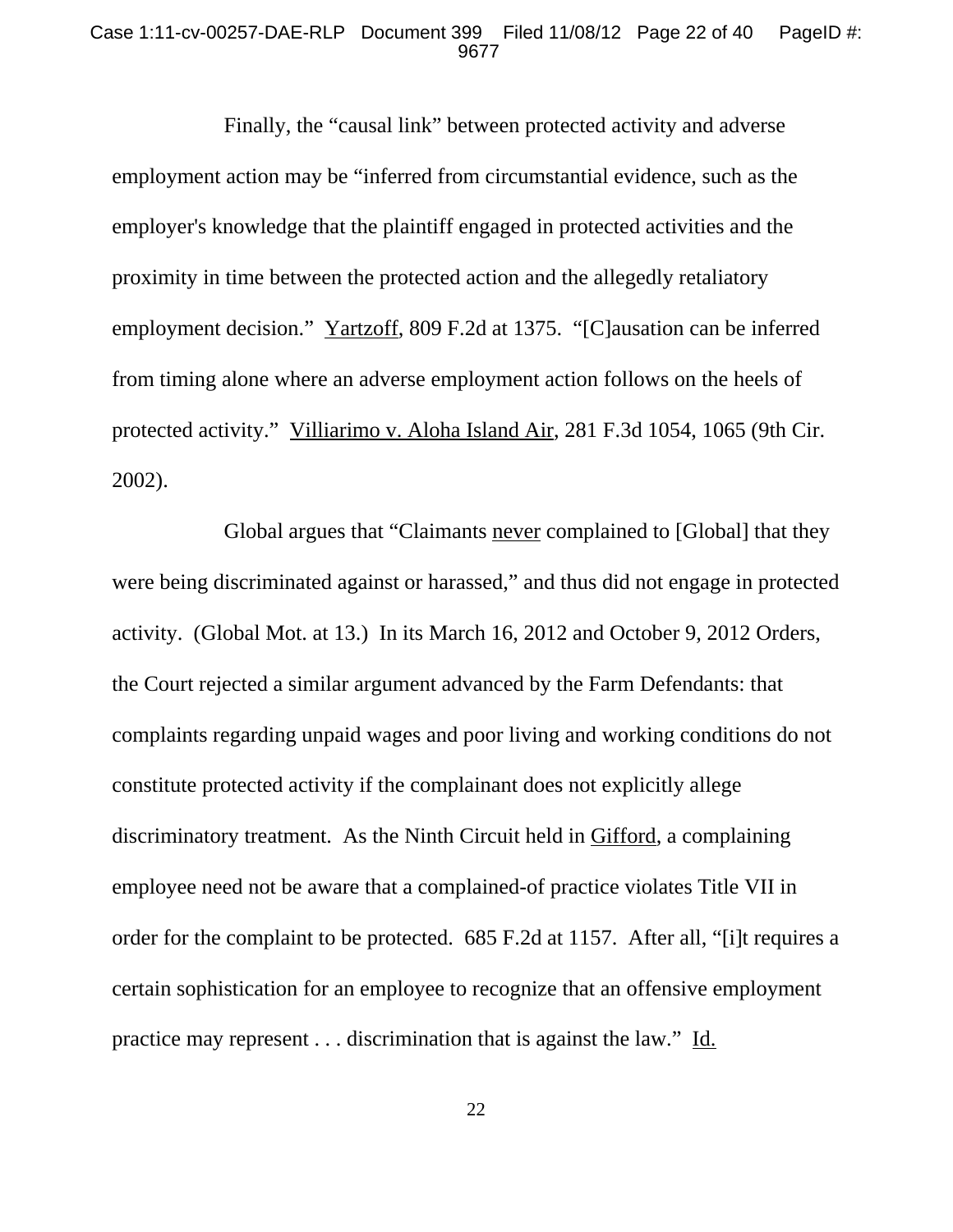#### Case 1:11-cv-00257-DAE-RLP Document 399 Filed 11/08/12 Page 23 of 40 PageID #: 9678

The Court concludes that Plaintiff has alleged sufficient facts to state a retaliation claim against Global. Specifically, the TAC alleges that Claimants engaged in protected activity by complaining about Global's failure to pay their wages, poor living conditions, and lack of food and water. (TAC ¶¶ 138, 245, 256, 361, 553.) These complaints were made directly to Global supervisors, including Wongsesanit and Tubchumpol, or were communicated to Global supervisors by individuals employed by Farm Defendants. (TAC ¶¶ 256, 367, 417, 503, 556.) The TAC further alleges that Claimants were subjected to adverse employment actions as a direct result of their complaints, including retaliatory transfers to less desirable farms, denial of work, threats of deportation, threats of physical abuse, and being targeted for humiliating treatment. (TAC ¶¶ 257–261, 321, 367–370, 416, 422–424, 503–507.)

II. Timeliness

a. Statute of Limitations

The EEOC asserts its claims pursuant to §§ 706 and 707 of Title VII, 42 U.S.C. §§ 2000e-5 and 2000e-6. (TAC ¶ 1 ("This action is authorized and instituted pursuant to Sections 706(f)(1) and (3) and 707 of Title VII of the Civil Rights Acts of 1964.").) Section 706 authorizes the EEOC to sue on behalf of one or more "persons aggrieved" by an unlawful employment practice. 42 U.S.C.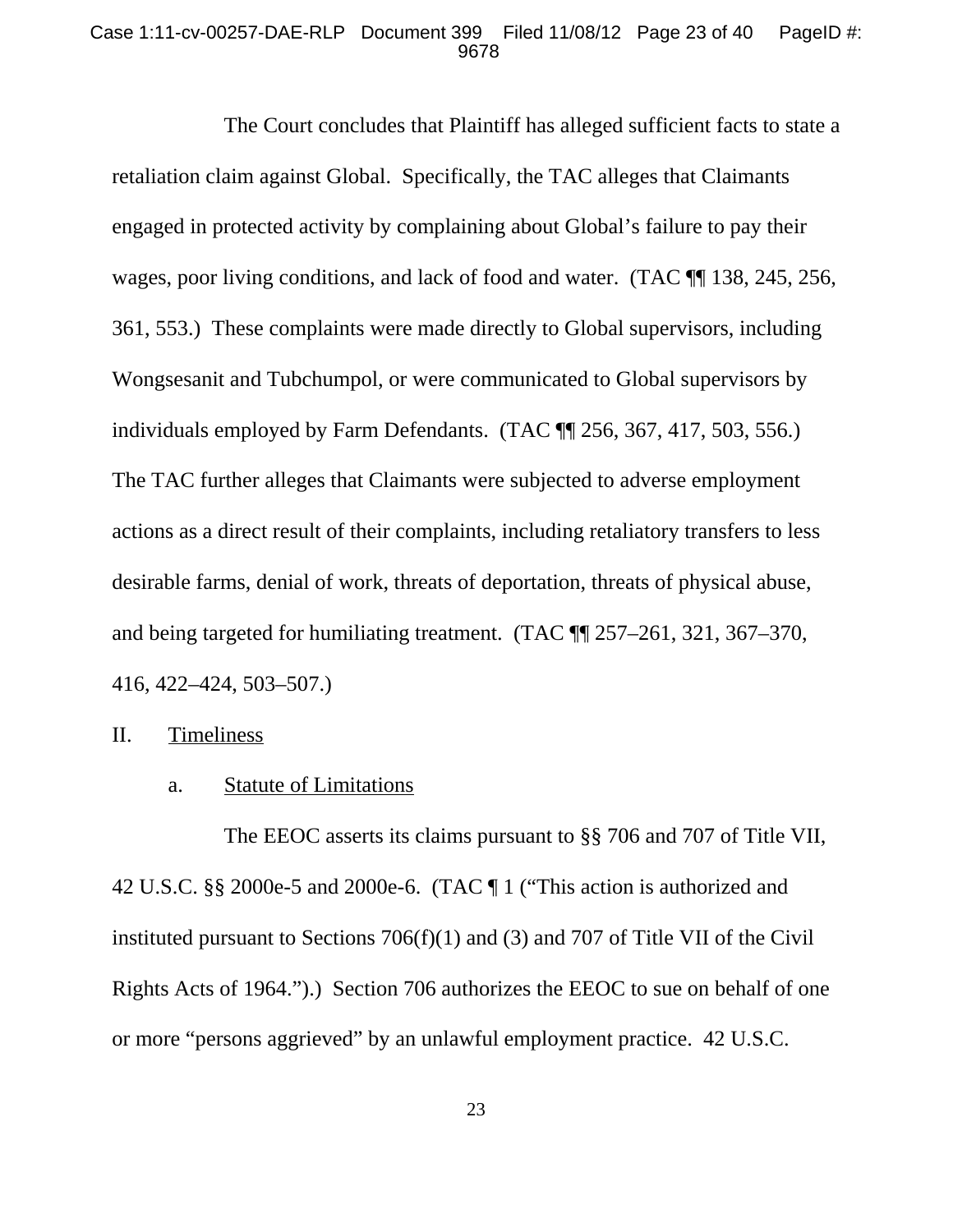§ 2000e-5(f). Section 707 allows the EEOC to "investigate and act on a charge of a pattern or practice of discrimination, whether filed by or on behalf of a person claiming to be aggrieved or by a member of the Commission." 42 U.S.C. § 2000e-6(e).

"The aim of § 707 actions is eradication of broad based systematic discrimination," while "[t]he thrust of § 706 actions . . . is vindication of individual instances of discrimination." EEOC v. Continental Oil Co., 548 F.2d 884, 887 (10th Cir. 1977) (citing United States v. Int'l Ass'n of Bridge Workers, 438 F.2d 679 (7th Cir. 1971)). Accordingly, while the EEOC may sue an employer under § 706 or § 707, an individual injured by an employer's unlawful employment practices may bring a suit under § 706 only.

Section 707 does not contain a statute of limitations specifying a certain period within which the EEOC must bring a pattern or practice claim. However, § 707(e) provides that "the Commission shall have authority to investigate and act on a charge of a pattern or practice of discrimination," and "[a]ll such actions shall be conducted in accordance with the procedures set forth in [§ 706]." 42 U.S.C. § 2000e-6(e). Section 706 in turn provides that:

A charge under this section shall be filed within one hundred and eighty days after the alleged unlawful employment practice occurred . . . except that in the case of an unlawful employment practice with respect to which the person aggrieved has initially instituted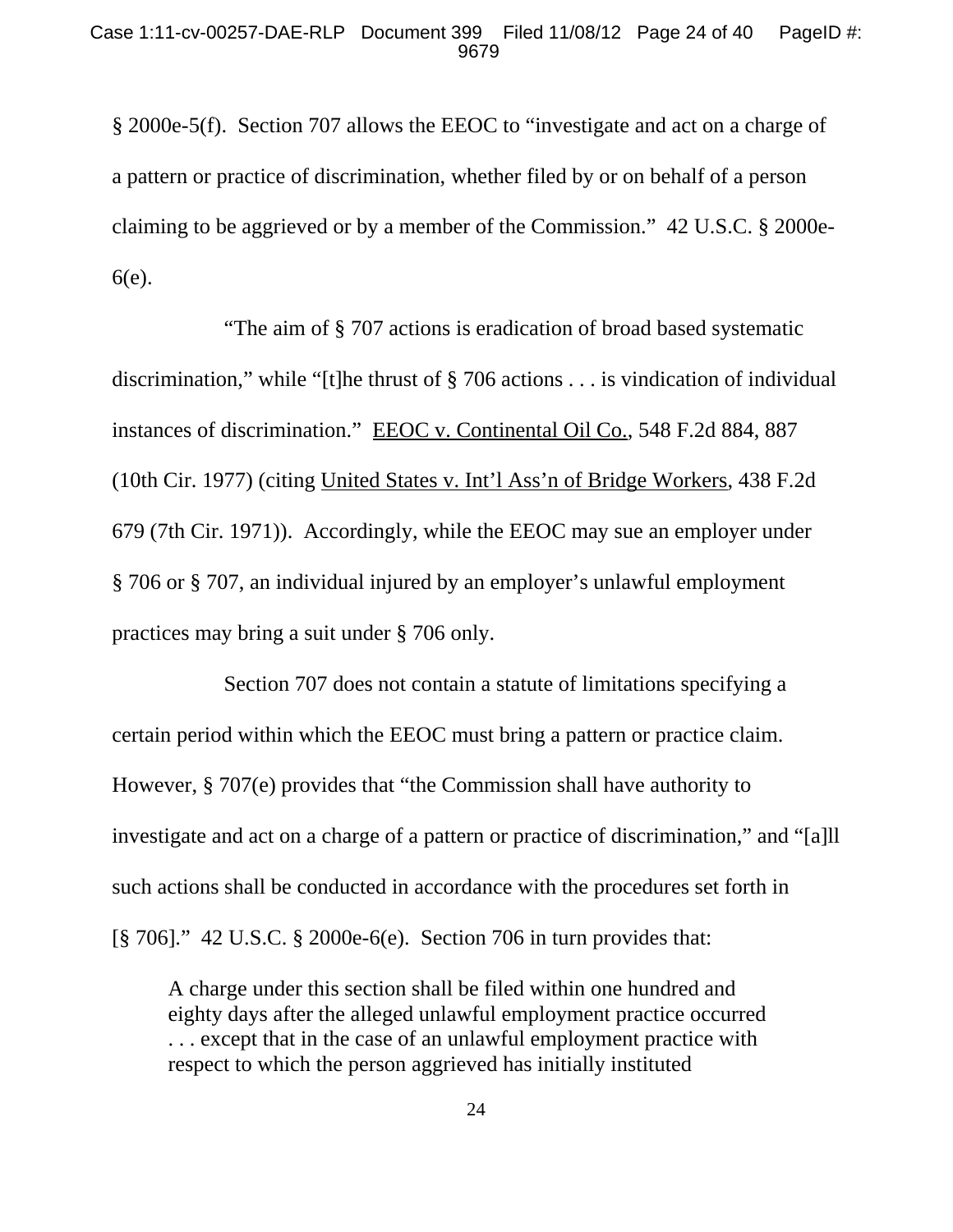proceedings with a state or local agency with authority to grant or seek relief from such practice or to institute criminal proceedings with respect thereto upon receiving notice thereof, such charge shall be filed by or on behalf of the person aggrieved within three hundred days after the alleged unlawful employment practice occurred.

42 U.S.C. § 2000e-5(e)(1).

Defendants Global, Kauai Coffee, A&B, MZB, Kelena Farms, Maui

Pineapple, and Mac Farms (collectively, "Moving Defendants") urge the Court to

find that § 706's 300-day limitations period<sup>2</sup> applies to § 707 pattern-or-practice

<sup>&</sup>lt;sup>2</sup> The 300-day limitations period is applicable in this case because Title VII extends the 180-day period to 300 days if filed in a "worksharing" jurisdiction. See 42 U.S.C. § 2000e-5(e)(1); 29 C.F.R. § 1601.13(a)(4)(ii)(A) (providing that employees have 300 days to file a charge where a worksharing agreement exists between the EEOC and local agencies). See also Stiefel v. Bechtel Corp., 624 F.3d 1240, 1244 (9th Cir. 2010) (noting that in states with a worksharing agreement in effect, a charge filed with a state agency is deemed dual-filed with the EEOC on the same day, and vice versa). Hawaii and California are both "worksharing" states such that administrative claims filed with the EEOC are deemed "dual-filed" with the state's local agency and vice versa. See Surrell v. Cal. Water Serv. Co., 518 F.3d 1097, 1104 (9th Cir. 2008) (charge filed with DFEH deemed filed with EEOC pursuant to a work-sharing agreement between the two entities); McCarthy v. R.J. Reynolds Tobacco Co., 819 F. Supp. 2d. 923, 935 (E.D. Cal. 2011) (filing of plaintiff's EEOC complaint is deemed to be a filing with the California Department of Fair Employment & Housing ("DFEH")); E.E.O.C. v. NCL America, Inc., 504 F. Supp. 2d 1008, 1010 (D. Haw. 2007) ("Hawaii is a 'worksharing' state such that administrative claims with the EEOC are deemed 'dual-filed' with the Hawaii Civil Rights Commission ("HCRC") (or viceversa)."). Claimant Marut Kongpia filed a charge against Global with the DFEH (Doc. # 381 Ex. 2); Claimant Mongkol Bootpasa filed a charge against Kauai Coffee with the HCRC (Doc. # 20 Ex. 3); Claimant Itthi Oa-Sot filed a charge against Maui Pineapple with the HCRC (Doc. # 29 Ex. 5); Claimant Janporn Suradanai filed a charge against Kelena Farms with the DFEH (Doc. # 36 Ex. 6);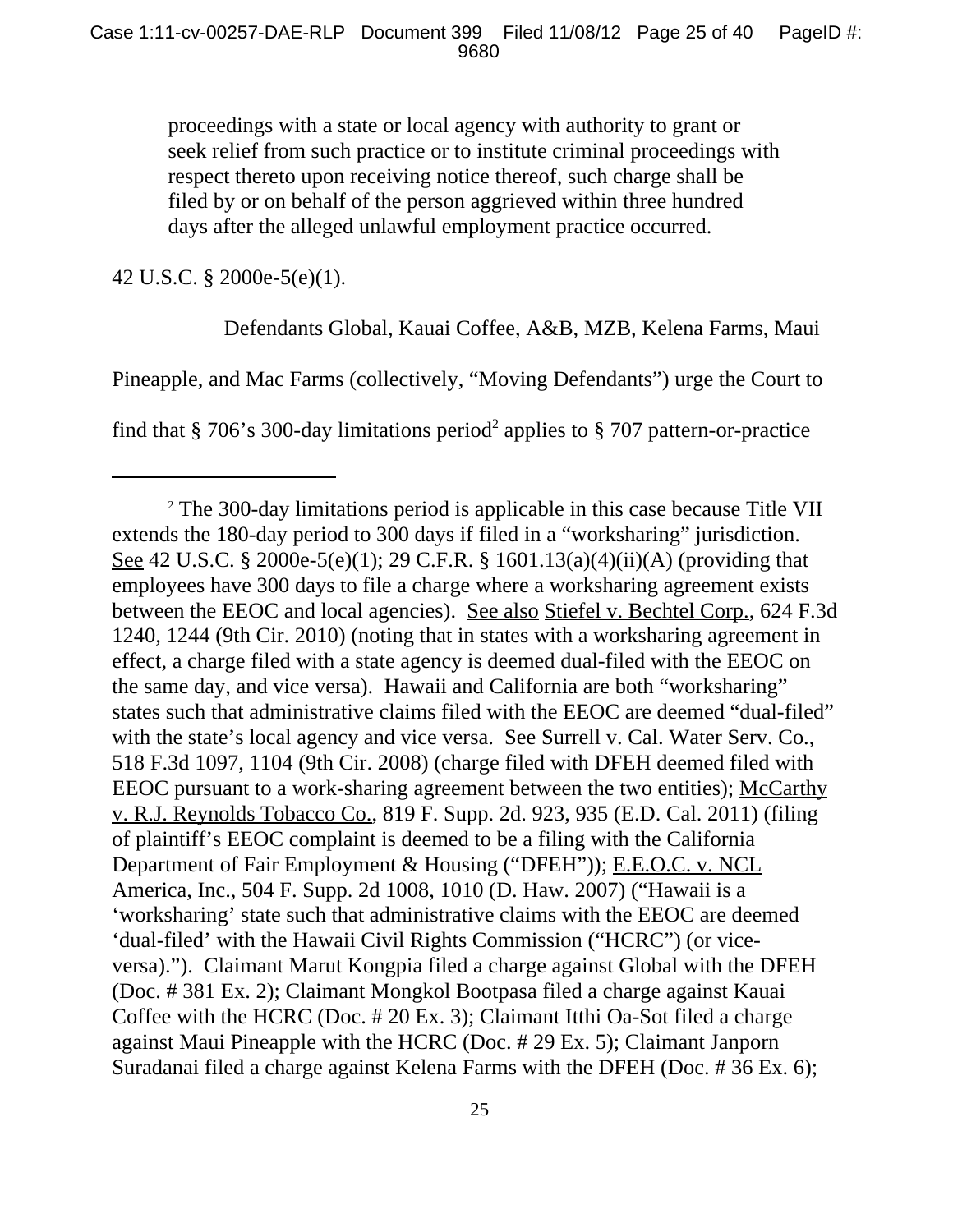claims brought by the EEOC. (Global Mot.; Docs. ## 375–378.) The Court rejected this very same argument brought by some of the very same defendants in its November 2, 2011 Order Granting Defendants' Motions to Dismiss the First Amended Complaint. (Doc. # 124 at 34–36.) In that Order, the Court acknowledged that district courts across the country have issued divergent rulings on the issue. Compare EEOC v. Sterling Jewelers, Inc., No. 08-CV-706, 2010 WL 86376 at \*2–6 (W.D.N.Y. Jan. 6, 2010) (holding that § 706's statute of limitations does not apply to claims brought by the EEOC under § 707), and EEOC v. L.A. Weight Loss, 509 F. Supp. 2d 527, 535 (D. Md. 2007) (same), and EEOC v. Mitsubishi Motor Mfg. of America, Inc., 990 F. Supp. 1059, 1084 (C.D. Ill. 1998) (same), with EEOC v. Kaplan Higher Educ. Corp., 790 F. Supp. 2d 619, 623 (N.D. Ohio 2011) (holding that the time limitation in § 706 is applicable to § 707 patternor-practice suits), and EEOC v. Bloomberg L.P., 751 F. Supp. 2d 628, 645 (S.D.N.Y. 2010) (holding that "the charge-filing requirement operates in a section 707 case brought based on individual charges"). The Court then went on to point out that it was among the district courts that had concluded that the time limitation in § 706 is not applicable to actions brought pursuant to § 707, having so ruled in

and Claimant Suthat Promnonsri filed a charge against Mac Farms with the HCRC (Doc. # 376 Ex. 2).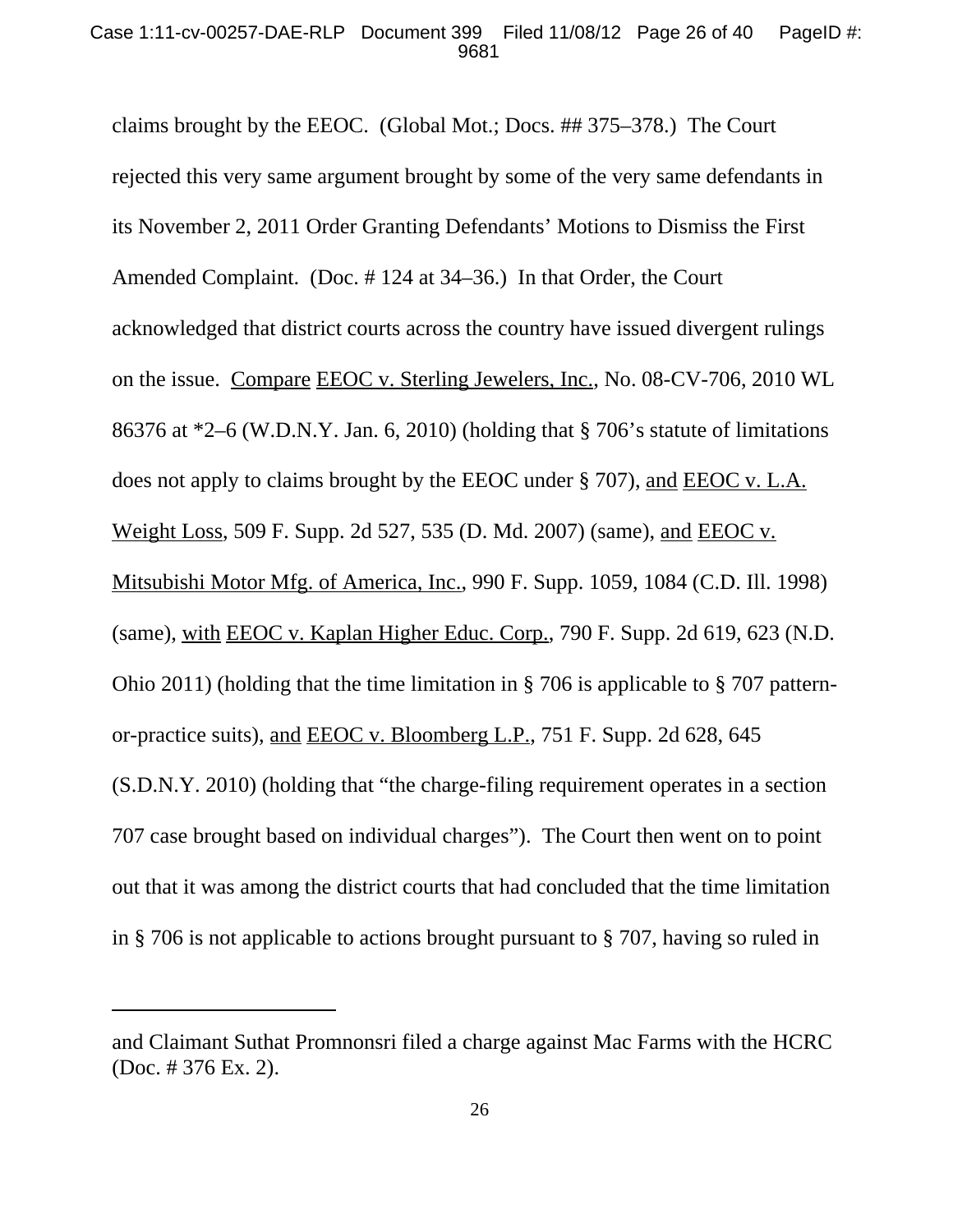EEOC v. Scolari Warehouse Mkts., Inc., 488 F. Supp. 2d 1117, 1136 (D. Nev.

2007) (Ezra, J.).

In its November 2, 2011 Order, this Court concluded that the

defendants had not advanced any persuasive reason for the Court to depart from its

decision in Scolari. The Court rejected defendants' arguments based on the "plain

language" of  $\S 707(e)$ .<sup>3</sup> (See Doc. #124 at 37–38.) The Court reasoned that,

contrary to defendants' arguments,

[a] plain reading of the text . . . suggests to the Court that the "actions" referenced in § 707 relate to the EEOC's "authority to investigate and act on a charge of a pattern or practice of discrimination." Id. § 2000e-6(e). This conclusion is bolstered by the fact that subsection (e) is entitled "Investigation and action by Commission pursuant to filing of charge of discrimination." Id. This suggests that the "actions" referred to in the subsection is the "action by Commission" and not any action which must be performed by a claimant. Nowhere in § 707 is there any mention of the time period in which a claimant must file a complaint with the EEOC. . . . The Court therefore concludes, as it did in Scolari, that "a statute of limitations does not apply when the EEOC brings a pattern-or-practice suit." 488 F. Supp. 2d at 1136.

(Id.)

<sup>&</sup>lt;sup>3</sup> Defendants argued that the 300-day limitations period is a procedure made applicable to § 707 by its provision specifying that all actions under that section "shall be conducted in accordance with the procedures set forth in [§ 706]." (See, e.g., Doc. # 39 Ex. 1 at 24–26 (quoting 42 U.S.C. § 2000e-6(e)).)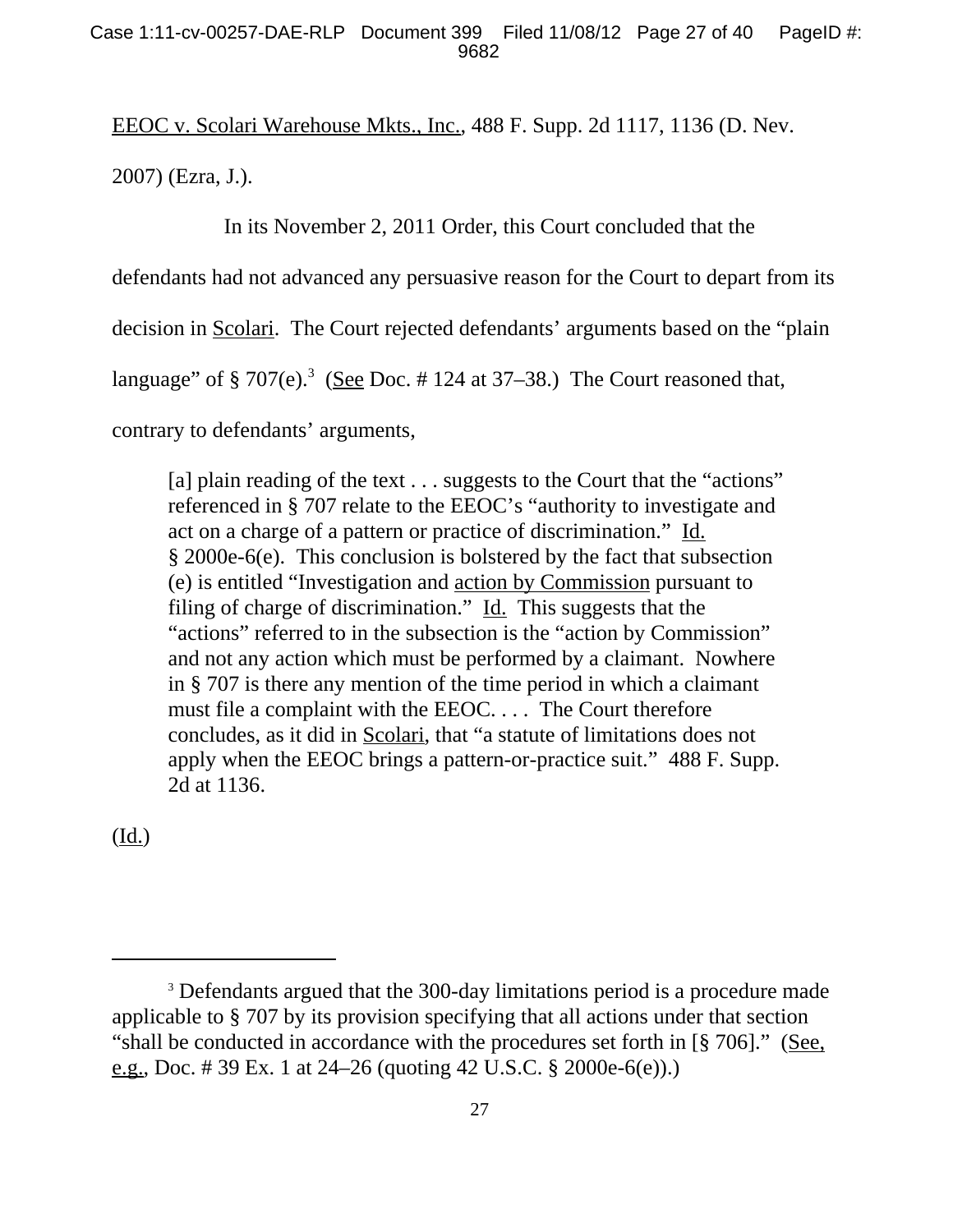#### Case 1:11-cv-00257-DAE-RLP Document 399 Filed 11/08/12 Page 28 of 40 PageID #: 9683

The Moving Defendants now ask the Court to reconsider its previous ruling in this case in light of a spate of recent decisions applying § 706's time limitation to § 707 pattern-or-practice claims.<sup>4</sup> (Docs. ## 375–378.) No Court of Appeals has addressed the issue. However, Defendants assert that since this Court issued its November 2, 2011 Order, every district court to address the question has held that the statute of limitations set forth in § 706 applies to suits brought under § 707. (See, e.g., Doc. # 375 at 5 ("Since November 2011, district courts have unanimously held that the statute of limitations in § 706 applies to the EEOC's § 707 pattern or practice claims.")). Defendants identify six such cases decided in the past year. See EEOC v. Princeton Healthcare Sys., No. 10-4126 (PGS), 2012 WL 5185030 (D.N.J. Oct. 18, 2012); EEOC v. Presrite Corp., No. 11 CV 260, 2012 WL 3780351 (N.D. Ohio Aug. 30, 2012); EEOC v. Global Horizons, Inc., No. CV-11-3045-EFS, 2012 WL 3095577 (E.D. Wash. July 27, 2012) ("Global Horizons WA"); EEOC v. U.S. Steel Corp., No. 10-1284, 2012 WL 3017869 (W.D. Pa. July 23, 2012); EEOC v. PBM Graphics Inc., ---F. Supp. 2d---, 2012 WL 2513512 (M.D.N.C. June 28, 2012); EEOC v. Bass Pro Outdoor World, LLC, ---F. Supp. 2d.---, 2012 WL 1965685 (S.D. Tex. May 31, 2012).

<sup>4</sup> Defendant Global does not, in fact, acknowledge the Court's previous ruling, perhaps unaware that the Court so ruled, given its long absence from the case. (Global Mot.)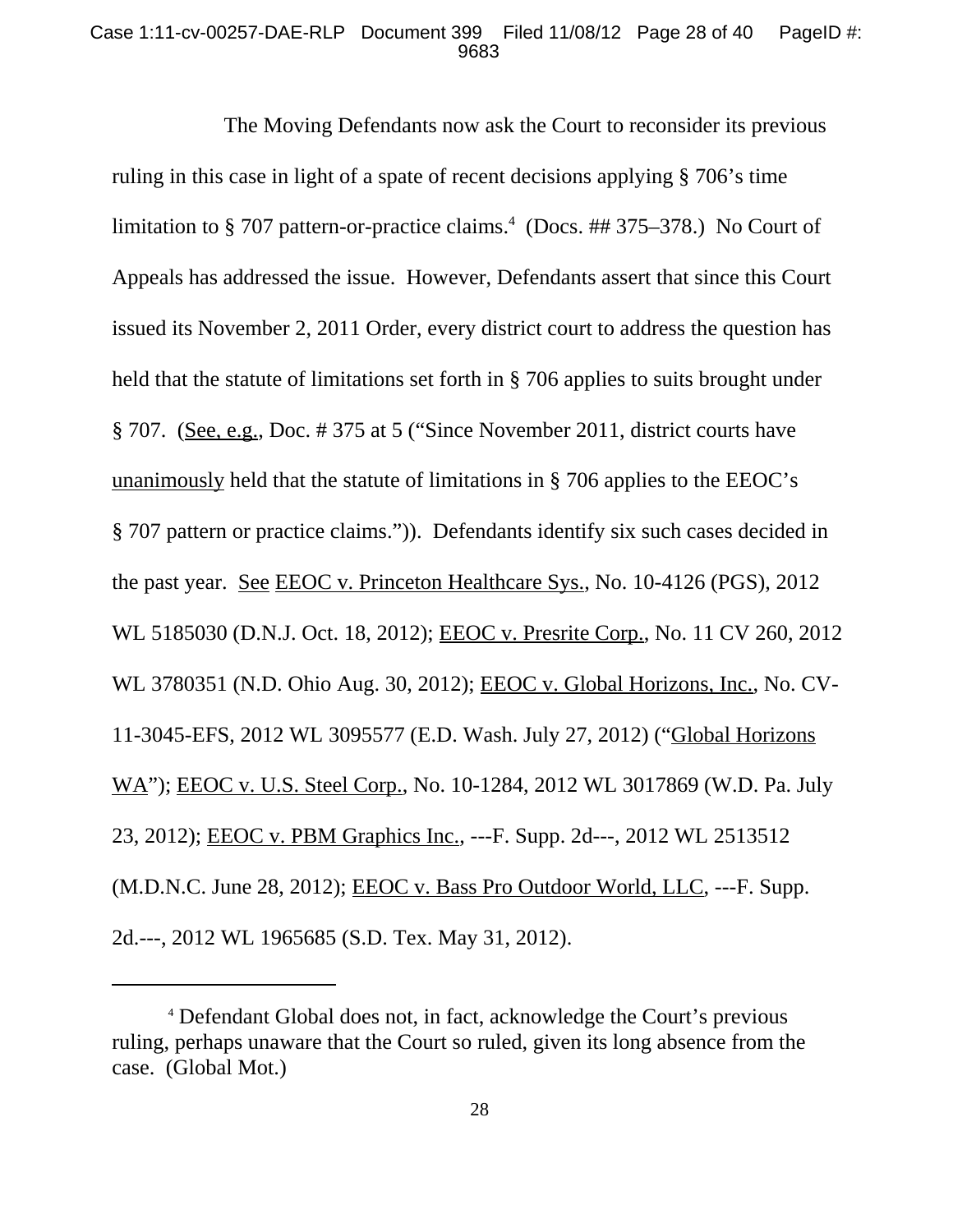#### Case 1:11-cv-00257-DAE-RLP Document 399 Filed 11/08/12 Page 29 of 40 PageID #: 9684

The Moving Defendants claim that this Court has the discretion to reconsider its previous ruling. They are correct. Under the law of the case doctrine, a court is "generally precluded from reconsidering an issue previously decided by the same court" if "the issue in question [was] 'decided explicitly or by necessary implication in [the] previous disposition.'" United States v. Lummi Indian Tribe, 235 F.3d 443, 452 (9th Cir. 2000) (quoting Liberty Mutual Ins. Co. v. EEOC, 691 F.2d 438, 441 (9th Cir. 1982)). The doctrine is not, however, "an inexorable command, . . . nor is it a limit to [a court's] power." United States v. Smith, 389 F.3d 944, 949 (9th Cir. 2004) (internal quotation marks and citations omitted). Rather, its application is discretionary, id., and a trial judge in particular has broad discretion to reconsider rulings made pre-trial. See Kamakana v. City & Cnty. of Honolulu, 447 F.3d 1172, 1186 (9th Cir. 2006) ("[T]here is no imperative duty to follow the earlier . . . ruling–only the desirability that suitors shall, so far as possible, have reliable guidance how to conduct their affairs.") (quoting Amarel v. Connell, 102 F.3d 1494, 1515 (9th Cir. 1996)). "A district court abuses its discretion in applying the law of the case doctrine only if (1) the first decision was clearly erroneous; (2) an intervening change in the law occurred; (3) the evidence on remand was substantially different; (4) other changed circumstances exist; or (5)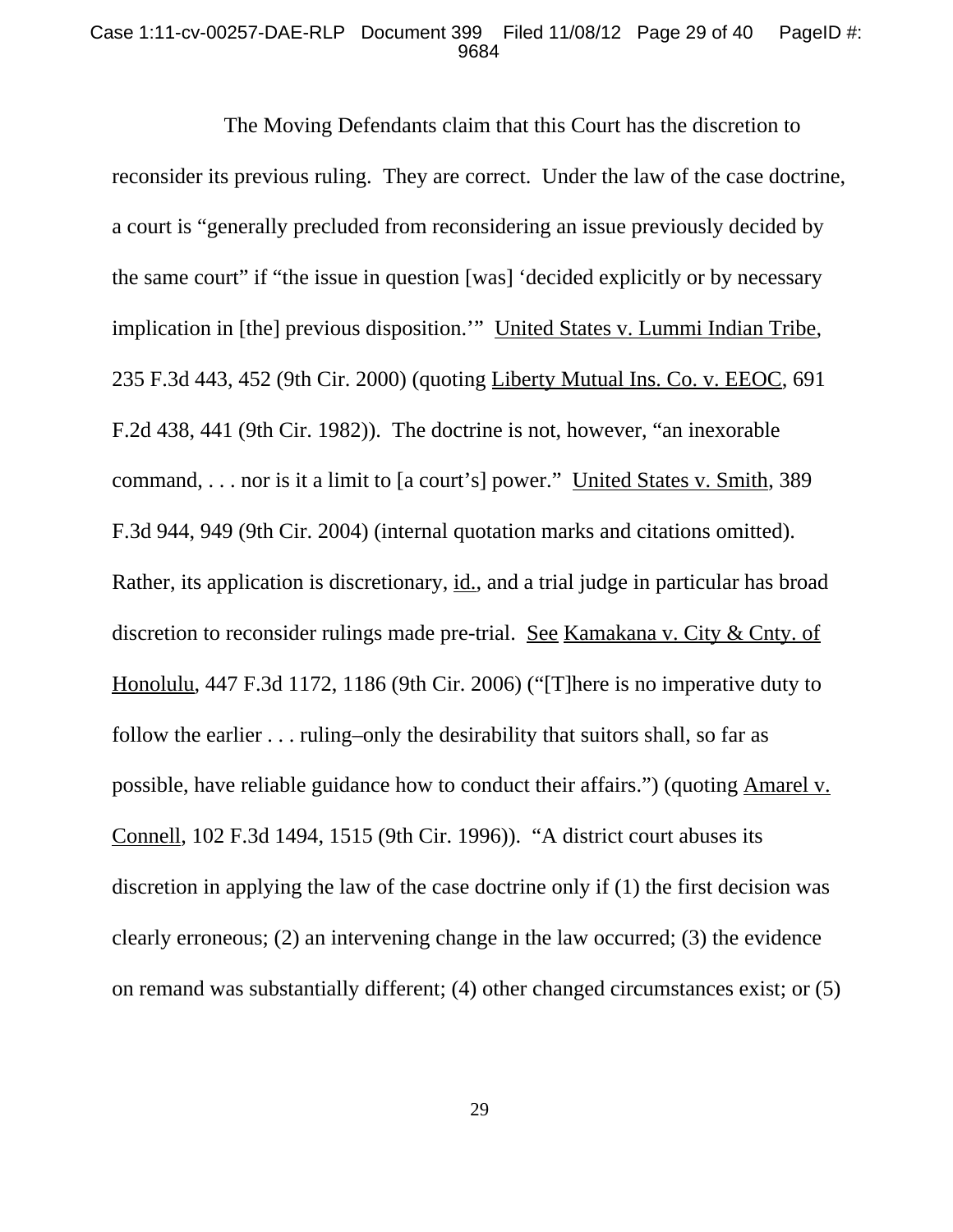#### Case 1:11-cv-00257-DAE-RLP Document 399 Filed 11/08/12 Page 30 of 40 PageID #: 9685

a manifest injustice would otherwise result." Ingle v. Circuit City, 408 F.3d 592, 594 (9th Cir. 2005).

Here, then, the Court is not precluded from reversing its previous position and finding that § 707 pattern-or-practice claims are subject to § 706's statute of limitations. Nor is the Court compelled to change course; Moving Defendants acknowledge that the cases they claim represent an intervening change in the law are not binding on this Court. (Docs. ## 392, 393.) However, the Court is persuaded, upon reexamination of the statute, that pattern-or-practice claims brought by the EEOC under § 707 are in fact limited by the 300-day charge-filing period set forth in § 706.

Section 707 mandates that certain "actions" must be conducted in accordance with the procedures set forth in § 706. 42 U.S.C. § 2000e-6(e). In its November 2, 2011 Order, the Court concluded that the "actions" referred to in § 707(e) are the actions taken by the EEOC in pursuit of its "authority to investigate and act on a charge of a pattern or practice of discrimination," rather than actions performed by a claimant (such as the filing of a charge). (Doc. # 124 at 38 (quoting 41 U.S.C. § 2000e-6(e)).) In other words, the Court found that, pursuant to § 707(e), when the EEOC investigates and acts on a charge of a pattern or practice of discrimination, its actions must accord with the procedures set forth in § 706.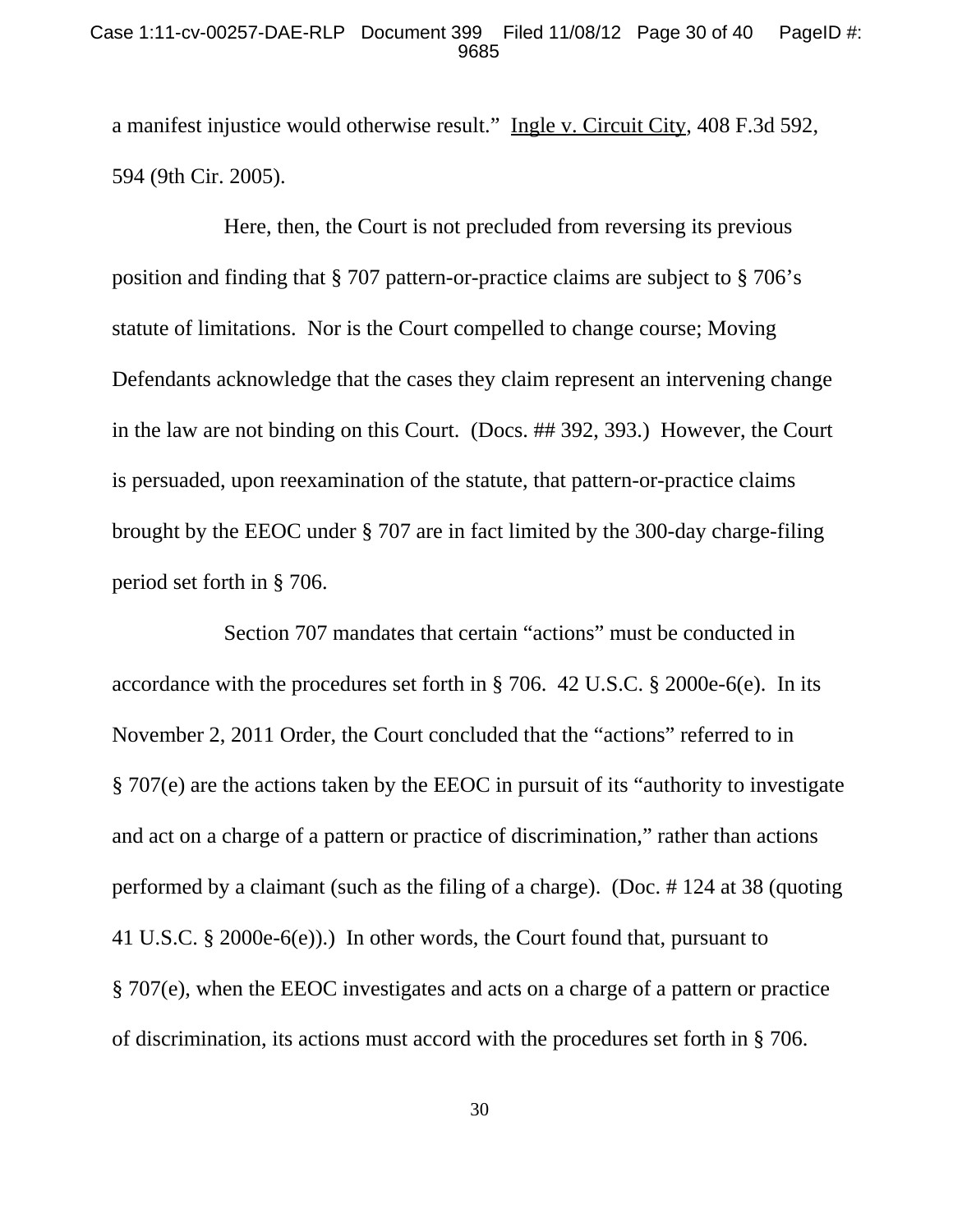The Court remains convinced that this reading of § 707 is correct, and rejects defendants' contention that "actions" refers to legal actions filed by the EEOC pursuant to § 707. (Doc. # 391 at 6 ("[T]he term 'actions' necessarily includes pattern or practice actions based on charges of discrimination filed by the EEOC or individual claimants.").)

The question, then, is whether the EEOC is constrained by the chargefiling time limitation provided for in § 706(e)(1) despite the fact that § 707(e) refers only to the EEOC's efforts to investigate and act on charges of discrimination, not actions taken by the charging parties or legal actions brought under § 707 generally. In its November 2, 2011 Order, this Court concluded that, based upon the plain language of the statute, the EEOC was not constrained by the time limitation because § 707(e) refers only to actions by the EEOC, not by claimants. (Doc. # 124 at 38.) Upon a careful reexamination of the statute's text, the Court finds that the EEOC is, in fact, constrained by the time limitation, for the following reasons.

Section 707(e) empowers the EEOC to investigate and act on a charge of a pattern or practice of discrimination, whether filed by or on behalf of a person aggrieved or by a member of the Commission itself. 42 U.S.C. § 2000e-6(e). When investigating and acting on such charges of discrimination, the EEOC must act in accordance with the procedures set forth in § 706. Id. One such procedure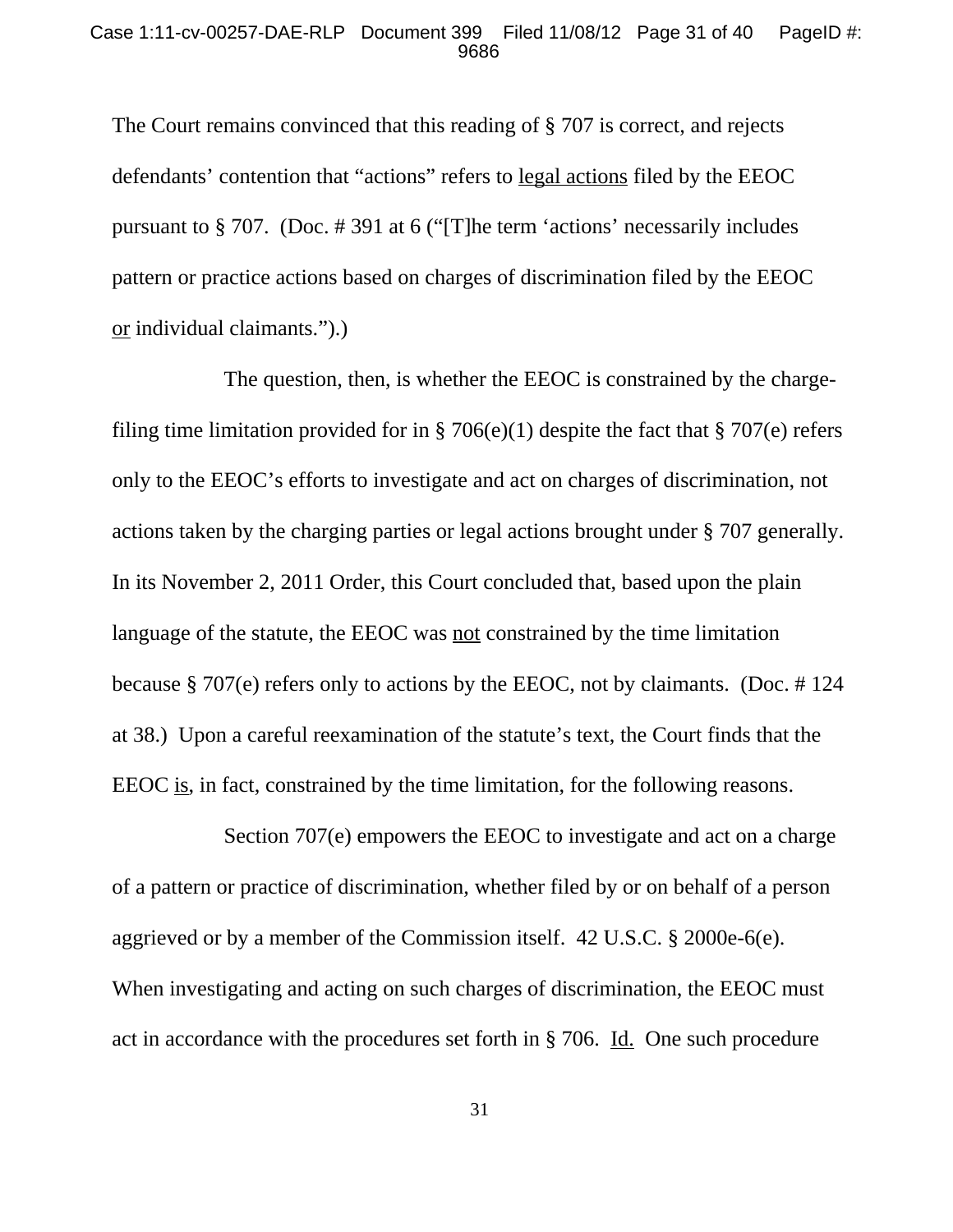mandates that any charge of discrimination be filed within 300 days of the alleged unlawful employment practice. 42 U.S.C. § 2000e-5(e)(1). The actual filing of such a charge is not an "action" within the meaning of § 707(e), because the "actions" contemplated by § 707(e) necessarily occur after a charge has been filed. See 42 U.S.C. § 2000e-6(e) (entitled "[i]nvestigation and action by Commission pursuant to filing of charge of discrimination") (emphasis added). However, by the same token, the "actions" contemplated by § 707(e) are plainly dependent upon the filing of a charge. See id. ("[T]he Commission shall have authority to investigate and act on a charge of . . . discrimination.") (emphasis added). Nothing in §§ 706 or 707 indicates that a charge acted upon by the EEOC pursuant to § 707 is not subject to the same time limitations as charges acted upon by the EEOC or an aggrieved individual pursuant to § 706. See Bass Pro, 2012 WL 1965685, at \*19 ("Nothing in the text of Section 706 or 707 suggests that the EEOC can recover for individuals whose claims are otherwise time-barred.") (quoting **EEOC** v. Freeman, No. RWT 09cv2573, 2010 WL 1728847, at \*4 (D. Md. Apr. 27, 2010)); Kaplan, 790 F. Supp. 2d at 623 (same); see also EEOC v. Burlington Med. Supplies, 536 F. Supp. 2d. 647, 659 (E.D. Va. 2008) ("The EEOC's special statutory mandate does not entitle it to 'expand substantive rights, such as reviving stale claims' that would not otherwise be actionable under Title VII.") (quoting EEOC v. Custom Cos., Nos. 02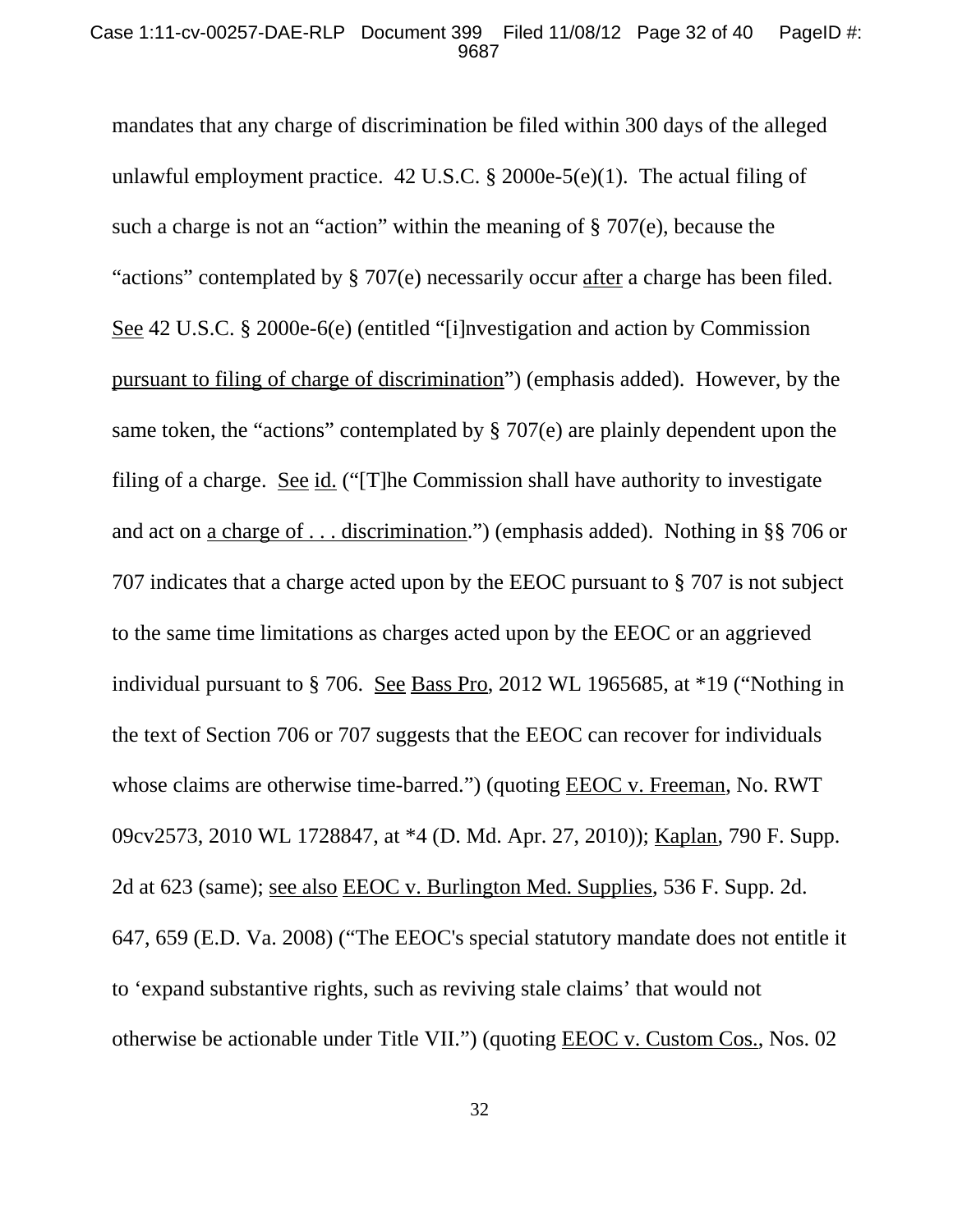C 3768, 03 C 2293, 2004 WL 765891, at \*10–11 (N.D. Ill. Apr. 7, 2004)). Thus, because the EEOC's ability to act under § 707 is necessarily dependent upon the existence of a properly filed charge of discrimination,<sup>5</sup> its authority is subject to the charge-filing requirements found in § 706, including the requirement that charges be filed within 300 days of the discrimination complained of.

Most of the courts to reject the applicability of § 706's limitations period to § 707 pattern-or-practice claims have done so in spite of the statute's plain language, on the basis of practical and policy concerns. See, e.g., L.A. Weight Loss, 509 F. Supp. 2d at 535 ("The language of [§ 706] and [§ 707] is not so plain as to warrant the application of  $\lbrack \S$  706's] limitations period.... Imposing the limitations period in [§ 706] would be inconsistent with the very nature of a pattern or practice violation.") (internal quotation marks and citations omitted); Mitsubishi, 990 F. Supp. at 1085 (concluding that "the limitations period applicable to § 706 actions does not apply to § 707 cases, despite the language of § 707(e)," because Congress intended the EEOC's authority to be broad in scope and a pattern-or-

<sup>&</sup>lt;sup>5</sup> The Court does not suggest that the timely filing of a charge is a jurisdictional prerequisite; on the contrary, the Supreme Court has held that it is not. Zipes v. Trans World Airlines, Inc., 455 U.S. 385, 393 (1982) ("We hold that filing a timely charge of discrimination with the EEOC is not a jurisdictional prerequisite to suit in federal court, but a requirement that, like a statute of limitations, is subject to waiver, estoppel, and equitable tolling.").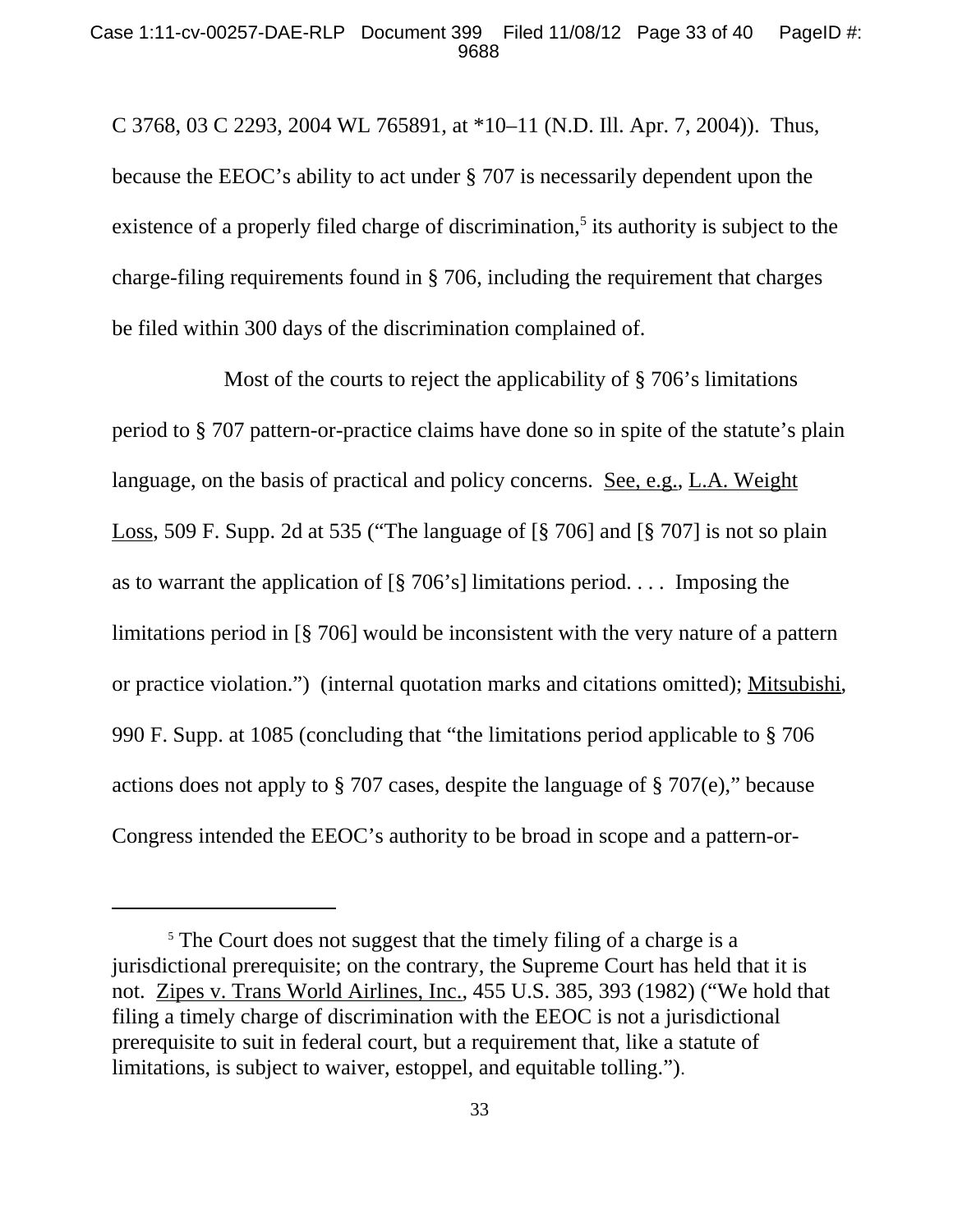#### Case 1:11-cv-00257-DAE-RLP Document 399 Filed 11/08/12 Page 34 of 40 PageID #: 9689

practice claim is "not amenable to a timeliness determination"); see also Bloomberg, 751 F. Supp. 2d at 646 (noting that the cases that have held that § 707 claims are not subject to the limitations period "rely on or emulate the reasoning of Mitsubishi, which primarily focused on a distinction between pattern or practice charges and individual charges"). This Court, however, will not disregard the statute's text or ignore its plain meaning in order to accommodate policy concerns. "If the language of the statute is clear, [the Court] need look no further than that language in determining the statute's meaning." United States v. Hanousek, 176 F.3d 1116, 1120 (9th Cir. 1999).

Accordingly, the EEOC's pattern-or-practice claims brought pursuant to § 707 are subject to a 300-day charge-filing limitation.<sup>6</sup> Discrete acts of discrimination, such as a retaliatory transfer or termination, must have occurred within 300 days of the date a charge was filed in order to be actionable. Nat'l R.R. Passenger Corp. v. Morgan, 536 U.S. 101, 114 (2002); Cherosky v. Henderson, 330 F.3d 1243, 1245-46 ("Morgan makes clear that claims based on discrete acts are only timely where such acts occurred within the limitations period."). Plaintiff's hostile work environment claims, on the other hand, will survive as long as all acts

<sup>6</sup> The Court has previously noted that to the extent Plaintiff alleges theories of liability pursuant to § 706, Plaintiff is bound by the 300-day charge-filing limitation; there is no dispute in that regard.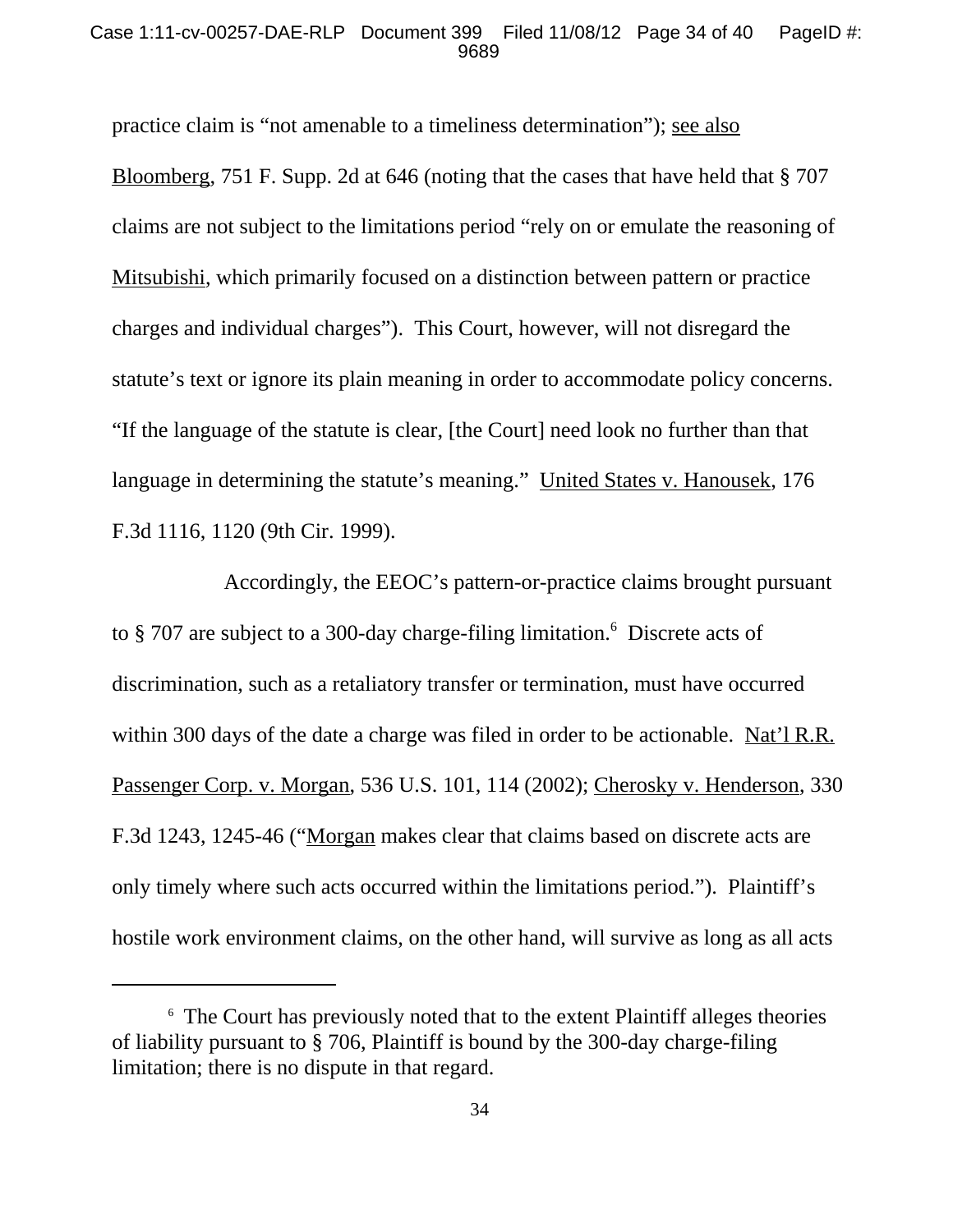constituting the claim are part of the same unlawful employment practice and any

act occurred within the 300-day charge-filing period.<sup>7</sup> Morgan, 536 U.S. at 122; see

also Porter v. Cal. Dep't of Corr., 419 F.3d 885, 893 (9th Cir. 2005) (applying

Morgan to a hostile work environment claim).

At this stage, the Court cannot determine as a matter of law that the

300-day limitations period bars any of Plaintiff's claims. "'[A] complaint cannot be

<sup>&</sup>lt;sup>7</sup> Related claims may be similarly salvageable. In a case involving some of the same parties and issues involved in this case, the United States District Court for the Eastern District of Washington held that constructive discharge and pattern and practice claims that stem from a hostile work environment claim are timely as long as any contributory acts occurred within the relevant 300-day period. Global Horizons WA, 2012 WL 3095577, at \*7. A number of other courts have compared or equated constructive discharge claims to hostile work environment claims for purposes of the Morgan timeliness analysis. See Marrero v. Goya of Puerto Rico, Inc., 304 F.3d 7, 28 (1st Cir. 2002) ("Just as an act of harassment that is not actionable in and of itself may form part of a hostile work environment claim, [plaintiff]'s experiences during her last week of work–although insufficient to establish liability on their own–are properly part of her constructive discharge claim.") (citing Morgan, 536 U.S. at 115); Wilson v. N.Y.C. Police Dep't., No. 09 Civ. 2632, 2011 WL 1215031, at \*7 (S.D.N.Y. Feb. 4, 2011) ("With respect to claims alleging a hostile work environment, including a claim for constructive discharge, at least one action giving rise to the hostile environment or constructive discharge claim must take place within the 300-day period."); cf. Mayers v. Laborers' Health & Safety Fund of N. Am., 478 F.3d 364, 370 (D.C. Cir. 2007) (declining to decide "whether, after Morgan, constructive discharge claims (like hostile work environment claims) by their 'very nature involve [] repeated conduct,' and are thus amenable to continuing violations analysis"). But see Karges v. Charleston Cnty. Sheriff's Office, No. 2:08-2163, 2010 WL 1303455, at \*8 (D.S.C. Mar. 5, 2010) (noting that while a constructive discharge claim is akin to a hostile work environment claim, the actual discharge itself is a "discrete and identifiable act").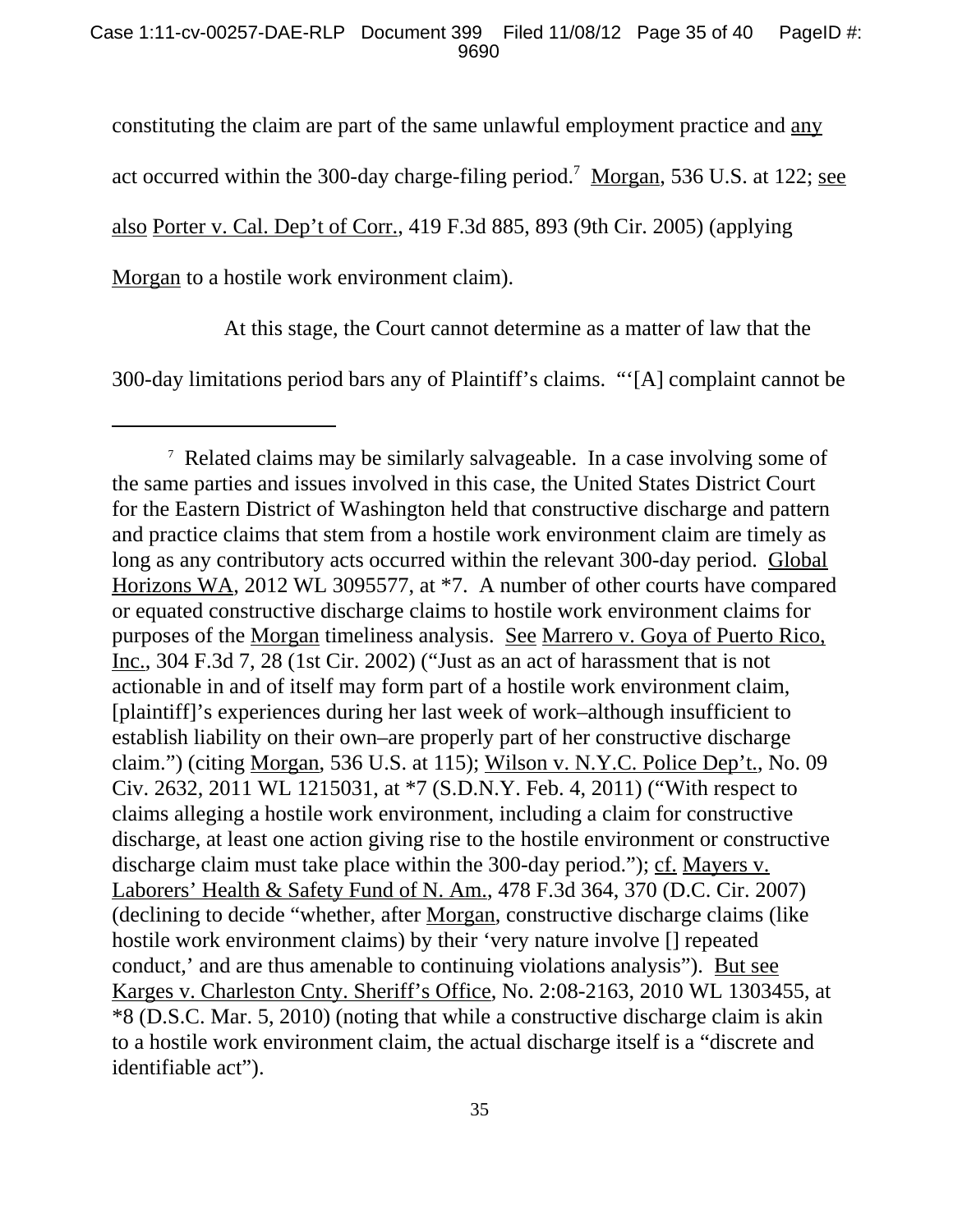#### Case 1:11-cv-00257-DAE-RLP Document 399 Filed 11/08/12 Page 36 of 40 PageID #: 9691

dismissed unless it appears beyond doubt that the plaintiff can prove no set of facts that would establish the timeliness of the claim.'" Von Saher v. Norton Simon Museum of Art at Pasadena, 592 F.3d 954, 969 (9th Cir. 2010) (quoting Supermail Cargo, Inc. v. United States, 68 F.3d 1204, 1206 (9th Cir. 1995)). It is not clear based on the TAC and the EEOC charges $^8$  that the EEOC can prove no set of facts that would establish the timeliness of its many claims. The Court therefore declines to dismiss any of Plaintiff's claims on the statute of limitations grounds advanced by the Moving Defendants.

### b. Laches

Defendant Global also argues that the EEOC's claims are barred by the doctrine of laches. (Global Mot. at 21.) The Ninth Circuit recognizes "laches or an unreasonable delay prejudicing the defendant . . . as a defense to a Title VII action brought by the EEOC." Boone v. Mech. Specialties Co., 609 F.2d 956, 959 (9th Cir.1979); see also Gifford, 685 F.2d at 1152 ("This court has affirmed the dismissal on the ground of laches of both private Title VII suits . . . and suits brought by the EEOC."). A claim is barred by laches upon a finding that (1) the

<sup>8</sup> Although courts are generally precluded from considering material not contained within the complaint in ruling on a motion to dismiss, the Court may take judicial notice of matters of public record, such as an EEOC charge. See Intri-Plex Techs., Inc. v. Crest Grp., Inc., 499 F.3d 1048, 1053 (9th Cir. 2007).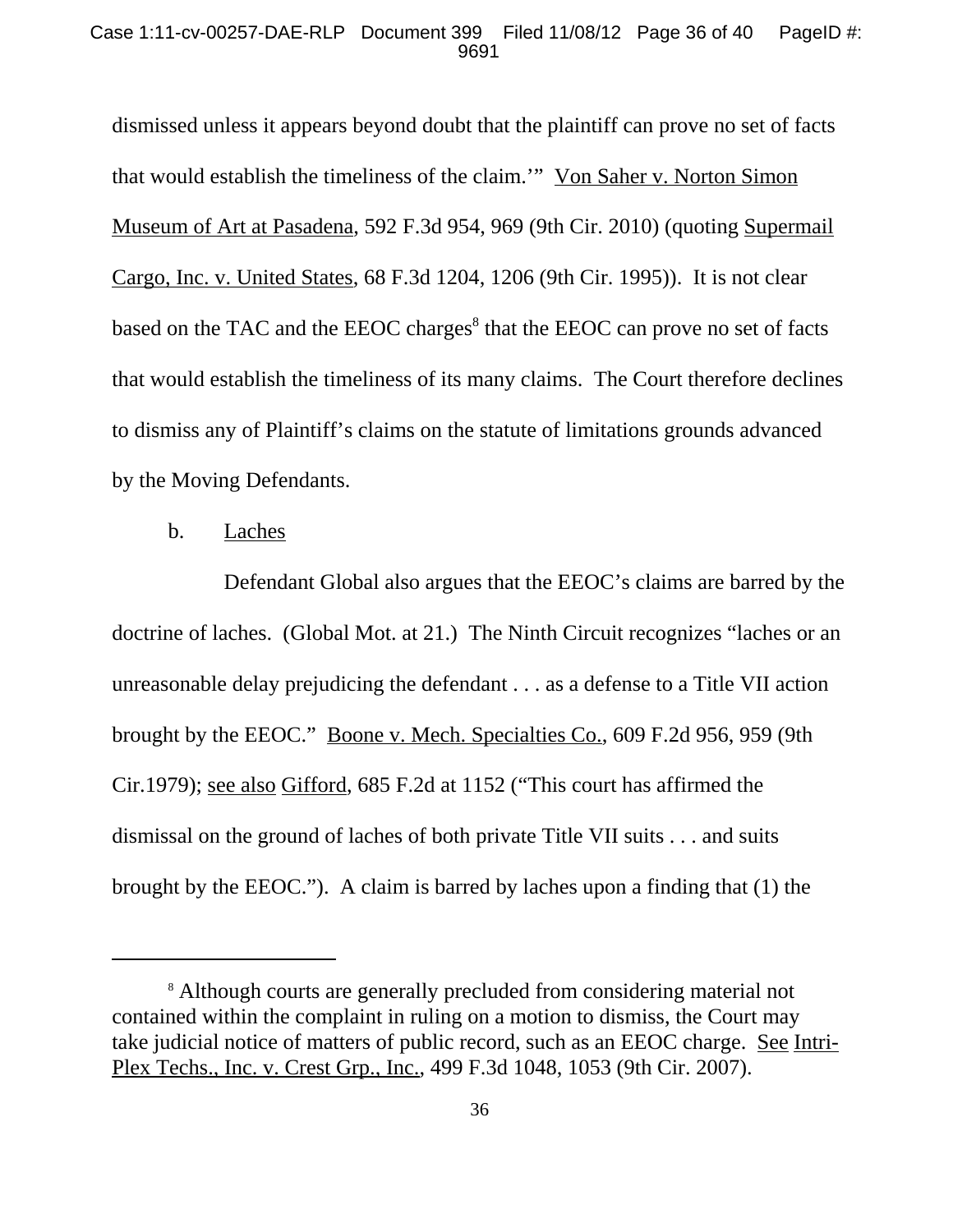#### Case 1:11-cv-00257-DAE-RLP Document 399 Filed 11/08/12 Page 37 of 40 PageID #: 9692

plaintiff's delay was unexcused or unreasonable, and (2) the delay caused prejudice to the defendant. See Boone, 609 F.2d at 958.

Determining whether delay was unexcused or unreasonable and whether prejudice ensued necessarily demands "a close evaluation of all the particular facts in a case." Kling v. Hallmark Cards Inc., 225 F.3d 1030, 1041 (9th Cir. 2000). As a result, a claim is not easily disposed of at the motion to dismiss stage based on a defense of laches. See Kourtis v. Cameron, 419 F.3d 989, 1000 (9th Cir. 2005) (overruled on other grounds by Taylor v. Sturgell, 553 U.S. 880 (2008)) (concluding that a laches defense was premature at the motion-to-dismiss phase because of the difficulty of establishing such a defense based exclusively upon the factual allegations set forth in the complaint); cf. Bratton v. Bethlehem Steel Corp., 649 F.2d 658, 666-67 (9th Cir. 1980) ("Laches questions are seldom susceptible of resolution by summary judgment, because where laches is raised as a defense the factual issues . . . involved can rarely be resolved without some preliminary evidentiary inquiry.") (internal quotation marks and citations omitted).

The Court concludes that it is not clear on the face of the complaint that the EEOC's delay in bringing suit was unreasonable or unexcused, and therefore declines to find that the EEOC's claims are barred by laches at this juncture. Five years lapsed between the date a charge was filed against Global with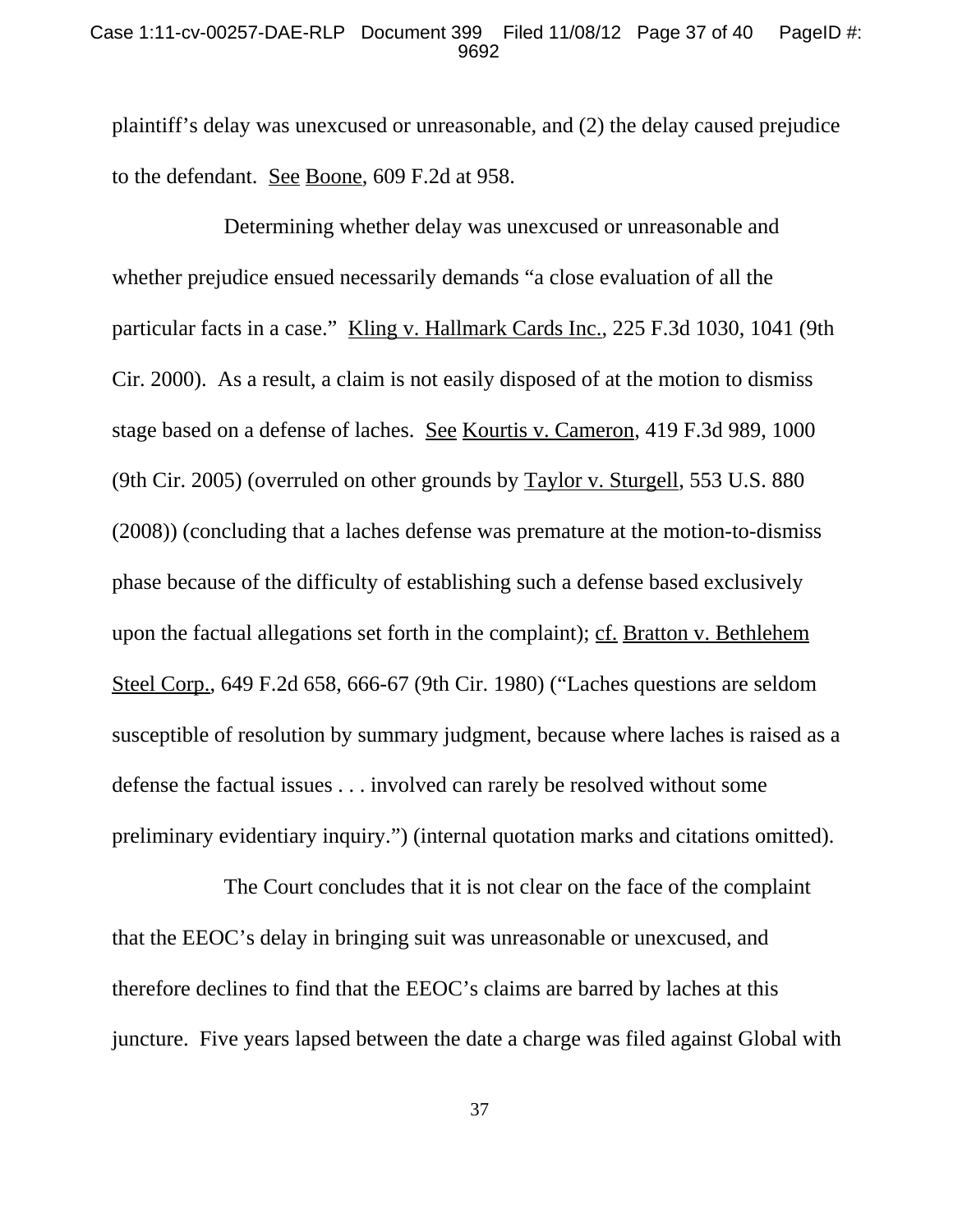the EEOC and the date the EEOC instituted this suit. $<sup>9</sup>$  The passage of five years</sup> does not by itself establish unreasonable delay. See, e.g., EEOC v. Liberty Loan Corp., 584 F.2d 853, 857 (8th Cir. 1978) ("We are unwilling to say that any set length of delay is per se unreasonable, but rather look to the facts of each case to determine reasonableness."); EEOC v. Autozone, Inc., 258 F. Supp. 2d. 822, 826–27 (W.D. Tenn. 2003) ("[T]he reasonableness of the EEOC's delay does not depend on the total amount of time between filings, but on the EEOC's reason for the delay."); EEOC v. Peterson, Howell & Heather, Inc., 702 F. Supp. 1213, 1222 (D. Md. 1989) ("This Court, consistent with other courts, refuses to find any specific period of delay by the EEOC unreasonable per se."). It is not impossible that the EEOC could advance reasonable justifications for a delay of five years.<sup>10</sup> See Gifford, 685 F.2d at 1152 (holding that the district court did not err in denying summary judgment on the basis of laches where plaintiff submitted an extensive affidavit with excuses for 9-year delay).

<sup>9</sup> Marut Kongpia's charge was filed on April 18, 2006 (Doc. # 381 Ex. 2), and the EEOC's initial Complaint was filed on April 19, 2011 ("Compl.," Doc. # 1).

<sup>&</sup>lt;sup>10</sup> The EEOC attempts to excuse the five year delay by arguing that the hundreds of charges filed against Global and the Farm Defendants took years to investigate and process. (Doc. # 381 at 29.) The Court notes that in the Ninth Circuit, "[t]he agency's workload has been rejected as an excuse for unreasonable delay." EEOC v. Alioto Fish Co., 623 F.2d 86, 88 (9th Cir. 1980).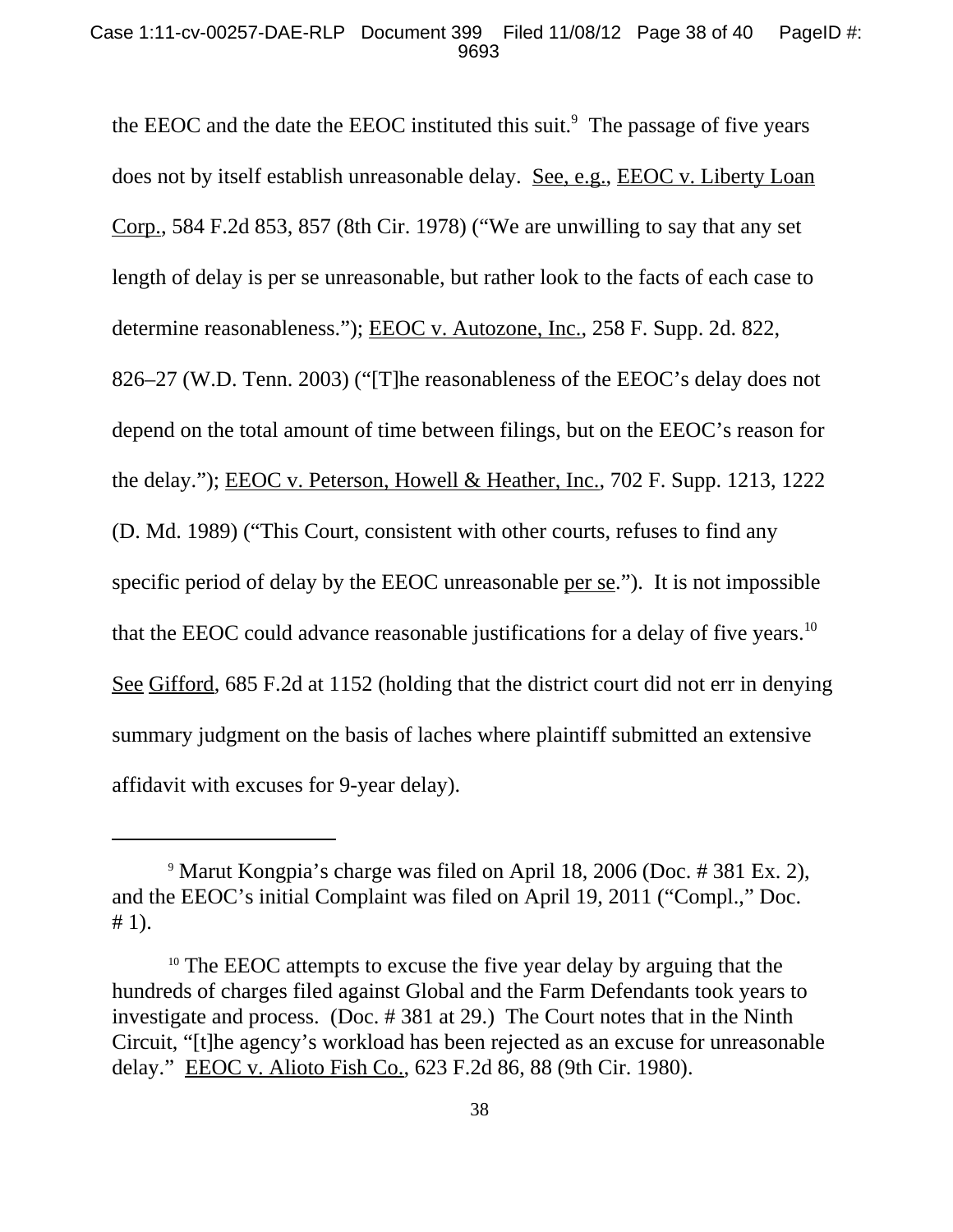#### Case 1:11-cv-00257-DAE-RLP Document 399 Filed 11/08/12 Page 39 of 40 PageID #: 9694

Moreover, Defendant Global has not adequately demonstrated prejudice. "Courts have recognized two chief forms of prejudice in the laches context–evidentiary and expectations-based." Danjaq LLC v. Sony Corp., 263 F.3d 942, 955 (9th Cir. 2001). The former "includes such things as lost, stale or degraded evidence, or witnesses whose memories have faded or who have died." Id. The latter "occurs when a defendant 'took actions or suffered consequences that it would not have, had the plaintiff brought suit promptly.'" Evergreen Safety Council v. RSA Network Inc., ---F.3d---, 2012 WL 4902830, at \*4 (9th Cir. Oct. 17, 2012) (quoting Danjaq, 263 F.3d at 955). Global has failed to establish either with its allegation that it has no Human Resources department to facilitate the collection of evidence; its complaint that the CEO, "besieged by a recently dismissed criminal indictment," cannot possibly respond to the TAC's allegations himself; and its claim that "[p]otentially many of [Global's] key employees ... would not be able or available to testify at trial." (Global Mot. at 25.) Global's claim that the fact of delay creates a presumption of prejudice is incorrect. See Bratton, 649 F.2d at 667 n.8 (observing that its statement to that effect in Boone, 609 F.2d at 958, was dictum). In fact, the Ninth Circuit has indicated that "[w]hatever may be an appropriate use of presumptions in laches cases not